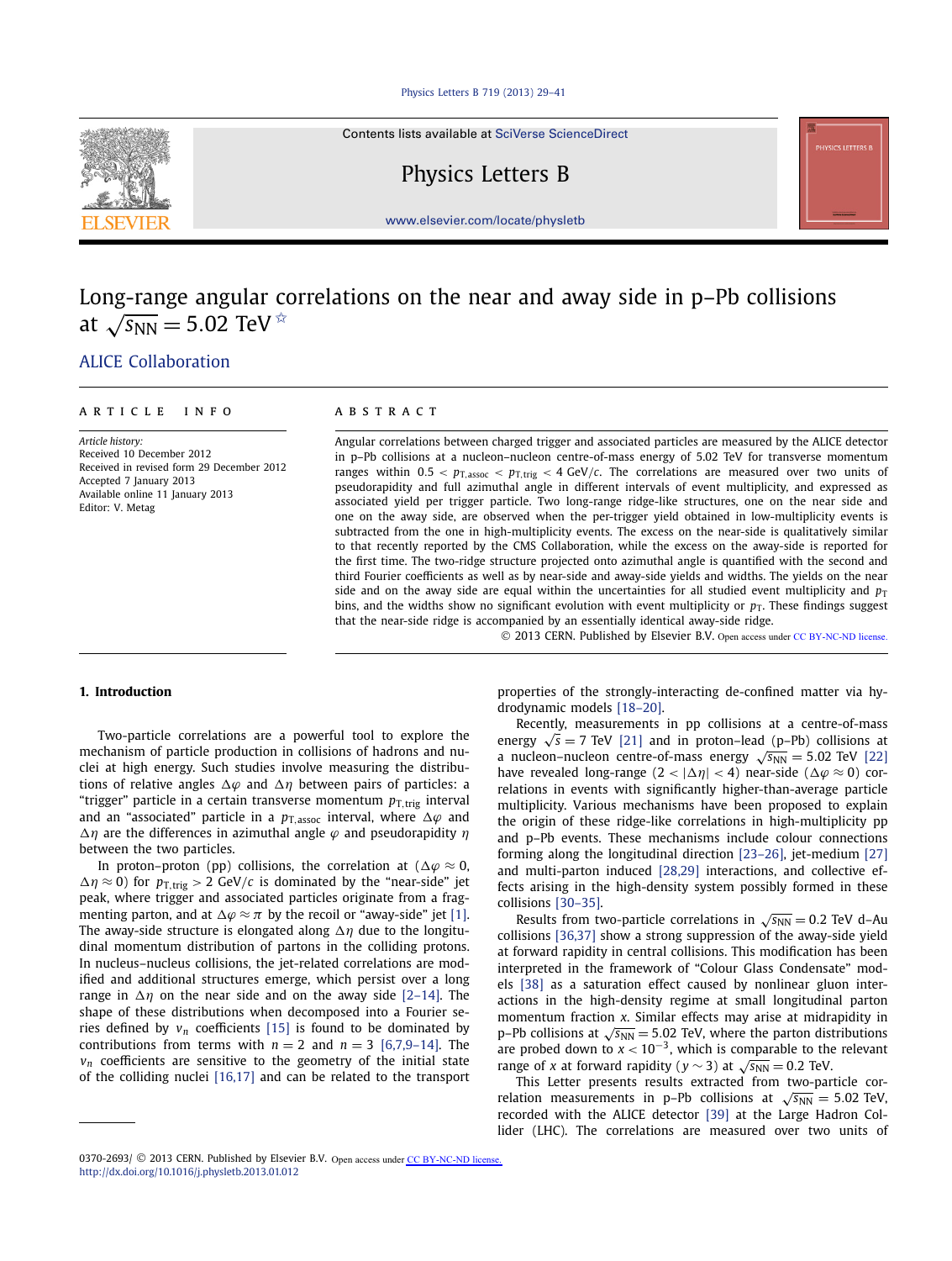<span id="page-1-0"></span>pseudorapidity and full azimuthal angle as a function of chargedparticle multiplicity, and expressed as associated yield per trigger particle. Sections 2 and 3 describe the experimental setup, and the event and track selection, respectively. Details on the definition of the correlation and the per-trigger-particle associated yield are given in Section 4. The results of the analysis are discussed in Section [5](#page-2-0) and a summary is given in Section [6.](#page-5-0)

# **2. Experimental setup**

Collisions of proton and lead beams were provided by the LHC during a short pilot run performed in September 2012. The beam energies were 4 TeV for the proton beam and 1.58 TeV per nucleon for the lead beam, resulting in collisions at  $\sqrt{s_{NN}} = 5.02$  TeV. The nucleon–nucleon centre-of-mass system moved with respect to the ALICE laboratory system with a rapidity of −0*.*465, i.e., in the direction of the proton beam. The pseudorapidity in the laboratory system is denoted with *η* throughout this Letter. Results from pp collisions at  $\sqrt{s}$  = 2.76 and 7 TeV are shown in comparison to the p–Pb results.

A detailed description of the ALICE detector can be found in Ref. [\[39\].](#page-6-0) The main subsystems used in the present analysis are the Inner Tracking System (ITS) and the Time Projection Chamber (TPC), which are operated inside a solenoidal magnetic field of 0.5 T. The ITS consists of six layers of silicon detectors: from the innermost to the outermost, two layers of Silicon Pixel Detector (SPD) with an acceptance of |*η*| *<* <sup>1</sup>*.*4, two layers of Silicon Drift Detector (SDD) with |*η*| *<* <sup>0</sup>*.*9 and two layers of Silicon Strip Detector with  $|\eta|$  < 0.97. The TPC provides an acceptance of  $|\eta|$  < 0.9 for tracks which reach the outer radius of the TPC and up to  $|\eta|$  < 1.5 for tracks with reduced track length. The VZERO detector, two arrays of 32 scintillator tiles each, covering the full azimuth within 2.8 <  $\eta$  < 5.1 (VZERO-A) and  $-3.7 < \eta < -1.7$  (VZERO-C), was used for triggering, event selection and event characterization, namely the definition of event classes corresponding to different particle-multiplicity ranges. In p–Pb collisions, the trigger required a signal in either VZERO-A or VZERO-C. In addition, two neutron Zero Degree Calorimeters (ZDCs) located at  $+112.5$  m (ZNA) and −112.5 m (ZNC) from the interaction point are used in the event selection. The energy deposited in the ZNA, which for the beam setup of the pilot run originates from neutrons of the Pb nucleus, served as an alternative approach in defining the event-multiplicity classes. In pp collisions, the trigger required a signal in either SPD, VZERO-A or VZERO-C [\[40\].](#page-6-0)

# **3. Event and track selection**

The present analysis of the p–Pb data is based on the event selection described in Ref. [\[41\].](#page-6-0) The events are selected by requiring a signal in both VZERO-A and VZERO-C. From the data collected,  $1.7 \times 10^6$  events pass the event selection criteria and are used for this analysis. For the analysis of the pp collisions, the event selec-tion described in Ref. [\[40\]](#page-6-0) has been used, yielding  $31 \times 10^6$  and  $85 \times 10^6$  events at  $\sqrt{s} = 2.76$  and 7 TeV, respectively.

The primary-vertex position is determined with tracks reconstructed in the ITS and TPC as described in Ref. [\[42\].](#page-6-0) The vertex reconstruction algorithm is fully efficient for events with at least one reconstructed primary track within |*η*| *<* <sup>1</sup>*.*<sup>4</sup> [\[43\].](#page-6-0) An event is accepted if the coordinate of the reconstructed vertex along the beam direction ( $z_{\text{vtx}}$ ) is within  $\pm 10$  cm from the detector centre.

The analysis uses tracks reconstructed in the ITS and TPC with  $0.5 < p_T < 4$  GeV/*c* and in a fiducial region  $|\eta| < 1.2$ . As a first step in the track selection, cuts on the number of space points and the quality of the track fit in the TPC are applied. Tracks are further required to have a distance of closest approach to the

#### **Table 1**

Definition of the event classes as fractions of the analyzed event sample and their corresponding  $\langle dN_{ch}/d\eta \rangle$  within  $|\eta| < 0.5$  and the mean numbers of charged particles within  $|\eta| < 1.2$  and  $p_T > 0.5$  GeV/*c*. The given uncertainties are systematic as the statistical uncertainties are negligible.

| Event<br>class | V0M range<br>(a.u.) | $\langle dN_{ch}/d\eta \rangle _{ \eta <0.5}$<br>$p_T > 0$ GeV/c | $\langle N_{\text{trk}} \rangle$   <sub> n &lt;1.2</sub><br>$p_T > 0.5$ GeV/c |
|----------------|---------------------|------------------------------------------------------------------|-------------------------------------------------------------------------------|
| 60-100%        | $<$ 138             | $6.6 + 0.2$                                                      | $6.4 + 0.2$                                                                   |
| $40 - 60%$     | 138-216             | $162 + 04$                                                       | $16.9 + 0.6$                                                                  |
| $20 - 40%$     | 216-318             | $23.7 + 0.5$                                                     | $26.1 + 0.9$                                                                  |
| $0 - 20%$      | >318                | $34.9 + 0.5$                                                     | $42.5 + 1.5$                                                                  |

reconstructed vertex smaller than 2.4 cm and 3.2 cm in the transverse and the longitudinal direction, respectively. In order to avoid an azimuthally-dependent tracking efficiency due to inactive SPD modules, two classes of tracks are combined [\[44\].](#page-6-0) The first class consists of tracks, which have at least one hit in the SPD. The tracks from the second class do not have any SPD associated hit, but the position of the reconstructed primary vertex is used in the fit of the tracks. In the study of systematic uncertainties an alter-native track selection [\[45\]](#page-6-0) is used, where a tighter  $p_T$ -dependent cut on the distance of closest approach to the reconstructed vertex is applied. Further, the selection for the tracks in the second class is changed to tracks, which have a hit in the first layer of the SDD. This modified selection has a less uniform azimuthal acceptance, but includes a smaller number of secondary particles from interactions in the detector material or weak decays.

The efficiency and purity of the primary charged-particle selection are estimated from a Monte Carlo (MC) simulation using the DPMJET event generator [\[46\]](#page-6-0) (for p–Pb) and the PYTHIA 6.4 event generator [\[47\]](#page-6-0) with the tune Perugia-0 [\[48\]](#page-6-0) (for pp) with particle transport through the detector using GEANT3 [\[49\].](#page-6-0) In p–Pb collisions, the combined efficiency and acceptance for the track reconstruction in  $|\eta|$  < 0.9 is about 82% at  $p_T = 0.5-1$  GeV/*c*, and decreases to about 79% at  $p_T = 4$  GeV/*c*. It reduces to about 50% at  $|\eta| \approx 1.2$  and is independent of the event multiplicity. The remaining contamination from secondary particles due to interactions in the detector material or weak decays decreases from about 2% to 1% in the  $p_T$  range from 0.5 to 4 GeV/*c*. The contribution from fake tracks is negligible. These fractions are similar in the analysis of pp collisions.

In order to study the multiplicity dependence of the twoparticle correlations the selected event sample is divided into four event classes. These classes are defined fractions of the analyzed event sample, based on cuts on the total charge deposited in the VZERO detector (V0M), and denoted "60–100%", "40–60%", "20–40%", "0–20%" from the lowest to the highest multiplicity in the following. Table 1 shows the event-class definitions and the corresponding mean charged-particle multiplicity densities ( $\langle dN_{ch}/d\eta \rangle$ ) within  $|\eta|$  < 0.5. These are obtained using the method presented in Ref. [\[41\],](#page-6-0) and are corrected for acceptance and tracking efficiency as well as contamination by secondary particles. Also shown are the mean numbers of primary charged particles with  $p_T > 0.5$  GeV/*c* within the pseudorapidity range  $|\eta|$  < 1.2. These are measured by applying the track selection described above and are corrected for the detector acceptance, trackreconstruction efficiency and contamination.

## **4. Analysis**

For a given event class, the two-particle correlation between pairs of trigger and associated charged particles is measured as a function of the azimuthal difference  $\Delta \varphi$  (defined within  $-\pi/2$ and  $3\pi/2$ ) and pseudorapidity difference  $\Delta \eta$ . The correlation is expressed in terms of the associated yield per trigger particle for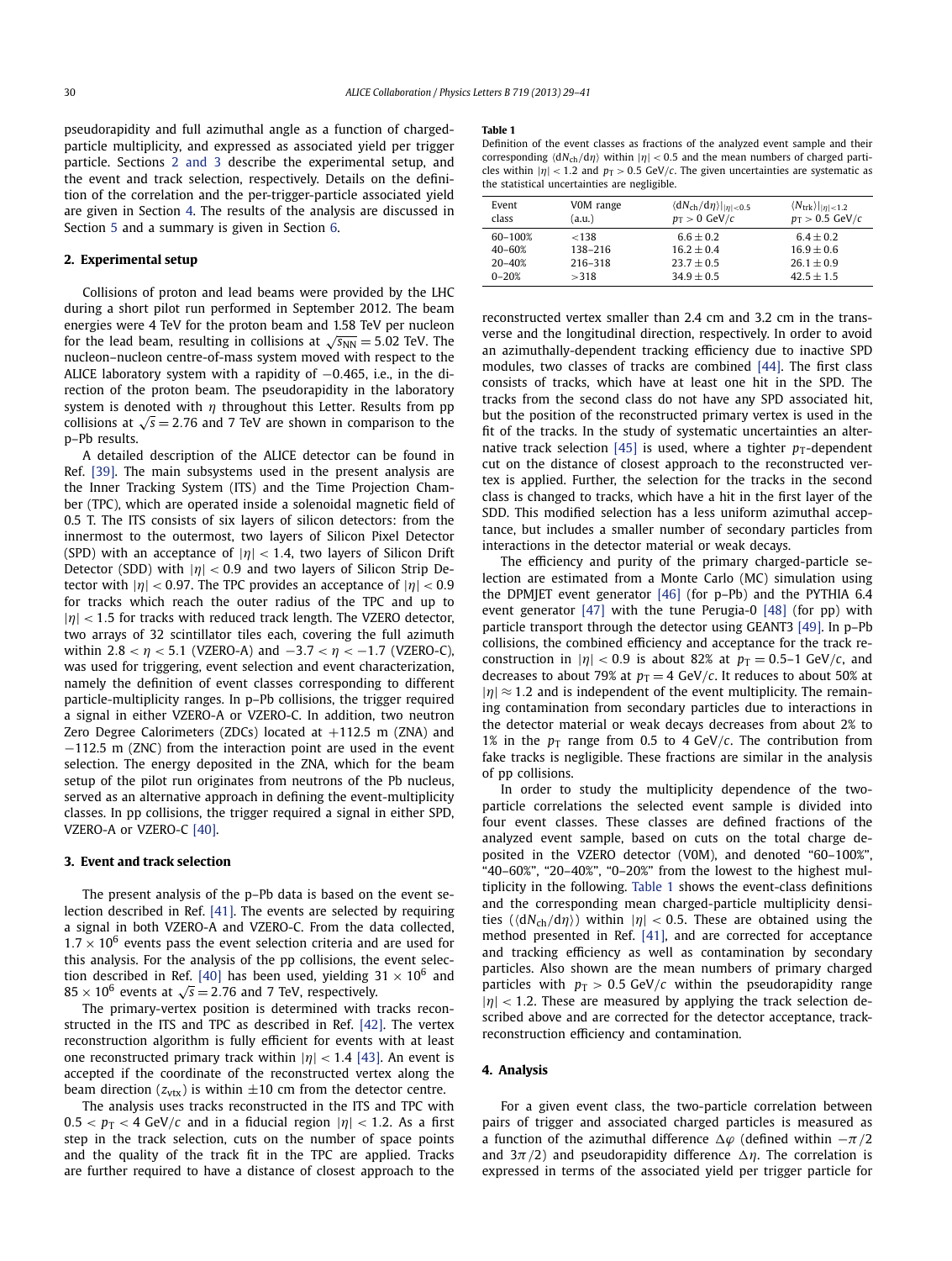<span id="page-2-0"></span>

**Fig. 1.** The associated yield per trigger particle in  $\Delta\varphi$  and  $\Delta\eta$  for pairs of charged particles with  $2 < p_{\rm T,trig} < 4$  GeV/c and  $1 < p_{\rm T,assoc} < 2$  GeV/c in p–Pb collisions at  $\sqrt{s_{NN}}$  = 5.02 TeV for the 60–100% (left) and 0–20% (right) event classes.

different intervals of trigger and associated transverse momentum,  $p_{\text{T},\text{trig}}$  and  $p_{\text{T},\text{assoc}}$ , respectively, and  $p_{\text{T},\text{assoc}} < p_{\text{T},\text{trig}}$ . The associated yield per trigger particle is defined as

$$
\frac{1}{N_{\text{trig}}} \frac{d^2 N_{\text{assoc}}}{d \Delta \eta \, d \Delta \varphi} = \frac{S(\Delta \eta, \Delta \varphi)}{B(\Delta \eta, \Delta \varphi)}
$$
(1)

where *N*<sub>trig</sub> is the total number of trigger particles in the event class and  $p_{T,\text{trig}}$  interval. The signal distribution  $S(\Delta \eta, \Delta \varphi)$  =  $1/N_{\text{trig}} d^2N_{\text{same}}/d\Delta\eta d\Delta\varphi$  is the associated yield per trigger particle for particle pairs from the same event. In a given event class and  $p<sub>T</sub>$  interval, the sum over the events is performed separately for  $N_{\text{trig}}$  and  $d^2N_{\text{same}}/d\Delta\eta\,d\Delta\varphi$  before their ratio is computed. Note, that this definition is different from the one used in Ref. [\[22\],](#page-6-0) where  $S(\Delta \eta, \Delta \varphi)$  is calculated per event and then averaged. The method used in this Letter does not induce an inherent multiplicity dependence in the pair yields, which is important for the subtraction method discussed in the next section. The background distribution  $B(\Delta \eta, \Delta \varphi) = \alpha d^2 N_{\text{mixed}} / d \Delta \eta d \Delta \varphi$  corrects for pair acceptance and pair efficiency. It is constructed by correlating the trigger particles in one event with the associated particles from other events in the same event class and within the same 2 cm wide  $z_{\text{vtx}}$  interval (each event is mixed with 5-20 events). The factor  $\alpha$  is chosen to normalize the background distribution such that it is unity for pairs where both particles go into approximately the same direction (i.e.  $\Delta \varphi \approx 0$ ,  $\Delta \eta \approx 0$ ). To account for different pair acceptance and pair efficiency as a function of  $z_{\text{vtx}}$ , the yield defined by Eq. (1) is constructed for each  $z_{vtx}$  interval. The final per-trigger yield is obtained by calculating the weighted average of the  $z_{\text{vtx}}$  intervals.

When constructing the signal and background distributions, the trigger and associated particles are required to be separated by  $|\Delta \varphi^*_{\text{min}}| > 0.02$  and  $|\Delta \eta| > 0.02$ , where  $\Delta \varphi^*_{\text{min}}$  is the minimal azimuthal distance at the same radius between the two tracks within the active detector volume after accounting for the bending due to the magnetic field. This procedure is applied to avoid a bias due to the reduced efficiency for pairs with small opening angles and leads to an increase in the associated near-side peak yield of 0.4–0.8% depending on  $p<sub>T</sub>$ . Furthermore, particle pairs are removed which are likely to stem from a  $\gamma$ -conversion, or a  $K^0_s$  or  $\varLambda$  decay, by a cut on the invariant mass of the pair (the electron, pion, or pion/proton mass is assumed, respectively). The effect on the nearside peak yields is less than 2%.

In the signal as well as in the background distribution, each trigger and each associated particle is weighted with a correction factor that accounts for detector acceptance, reconstruction efficiency and contamination by secondary particles. These corrections are applied as a function of  $\eta$ ,  $p_T$  and  $z_{vtx}$ . Applying the correction factors extracted from DPMJET simulations to events simulated with HIJING [\[50\]](#page-6-0) leads to associated peak yields that agree within 4% with the MC truth. This difference between the two-dimensional corrected per-trigger yield and input per-trigger yield is used in the estimate of the systematic uncertainties. Uncertainties due to track-quality cuts are evaluated by comparing the results of two different track selections, see Section [3.](#page-1-0) The associated yields are found to be insensitive to these track selections within 5%. Further systematic uncertainties related to specific observables are mentioned below.

# **5. Results**

The associated yield per trigger particle in  $\Delta\varphi$  and  $\Delta\eta$  is shown in Fig. 1 for pairs of charged particles with  $2 < p_{\text{T,trig}} < 4 \text{ GeV}/c$ and  $1 < p_{T,assoc} < 2$  GeV/*c* in p–Pb collisions at  $\sqrt{s_{NN}} = 5.02$  TeV in the 60–100% (left) and 0–20% (right) event classes. In the 60–100% class, the visible features are the correlation peak near  $(\Delta \varphi \approx 0, \Delta \eta \approx 0)$  for pairs of particles originating from the same jet, and the elongated structure at  $\Delta \varphi \approx \pi$  for pairs of particles back-to-back in azimuth. These are similar to those observed in pp collisions at  $\sqrt{s}$  = 2.76 and 7 TeV. The same features are visible in the 0–20% class. However, both the yields on the near side  $(|\Delta \varphi| < \pi/2)$  and the away side  $(\pi/2 < \Delta \varphi < 3\pi/2)$  are higher.<sup>1</sup> This is illustrated in [Fig. 2,](#page-3-0) where the projections on  $\Delta\varphi$  averaged over  $|\Delta \eta|$  < 1.8 are compared for different event classes and also compared to pp collisions at 2.76 and 7 TeV. In order to facilitate the comparison, the yield at  $\Delta \varphi = 1.3$  has been subtracted for each distribution. It is seen that the per-trigger yields in  $\Delta\varphi$  on the near side and on the away side are similar for low-multiplicity

<sup>&</sup>lt;sup>1</sup> These definitions of near-side ( $|\Delta \varphi| < \pi/2$ ) and away-side ( $\pi/2 < \Delta \varphi < 3\pi/2$ ) are used throughout the Letter.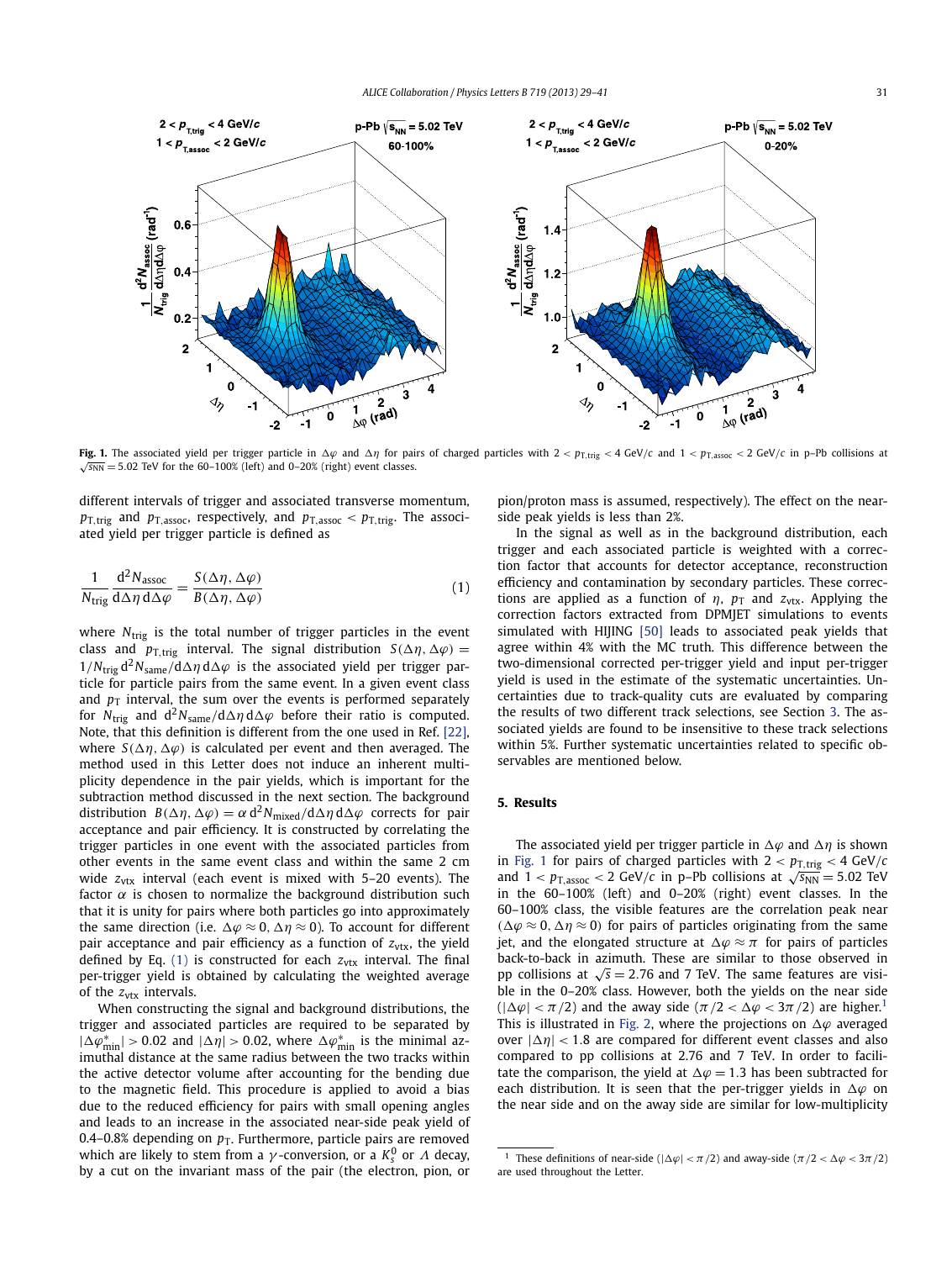<span id="page-3-0"></span>

**Fig. 2.** Associated yield per trigger particle as a function of  $\Delta\varphi$  averaged over  $|\Delta\eta|$  < 1.8 for pairs of charged particles with  $2 < p_{T,trig} < 4$  GeV/*c* and  $1 < p_{T,assoc} < 1$ 2 GeV/*c* in p–Pb collisions at  $\sqrt{s_{NN}}$  = 5.02 TeV for different event classes, and in pp collisions at 2.76 and 7 TeV. The yield between the peaks (determined at  $\Delta\varphi \approx 1.3$ ) has been subtracted in each case. Only statistical uncertainties are shown; systematic uncertainties are less than 0.01 (absolute) per bin.

p–Pb collisions and for pp collisions at  $\sqrt{s}$  = 7 TeV, and increase with increasing multiplicity in p–Pb collisions.

To quantify the change from low to high multiplicity event classes, we subtract the per-trigger yield of the lowest (60–100%) from that of the higher multiplicity classes. The resulting distribution in  $\Delta\varphi$  and  $\Delta\eta$  for the 0–20% event class is shown in Fig. 3 (left). A distinct excess structure in the correlation is observed, which forms two ridges, one on the near side and one on the away side. The ridge on the near side is qualitatively similar to the one recently reported by the CMS Collaboration [\[22\].](#page-6-0) Note, however that a quantitative comparison would not be meaningful due to the different definition of the per-trigger yield and the different detector acceptance and event-class definition.

On the near side, there is a peak around ( $\Delta \varphi \approx 0$ ,  $\Delta \eta \approx 0$ ) indicating a small change of the near-side jet yield as a function of multiplicity. The integral of this peak above the ridge within  $|\Delta \eta|$  < 0.5 corresponds to about 5–25% of the unsubtracted nearside peak yield, depending on  $p<sub>T</sub>$ . In order to avoid a bias on the associated yields due to the multiplicity selection and to prevent that this remaining peak contributes to the ridge yields calculated below, the region  $|\Delta \eta| < 0.8$  on the near side is excluded when performing projections onto  $\Delta\varphi$ . The effect of this incomplete



**Fig. 3.** Left: Associated yield per trigger particle in  $\Delta\varphi$  and  $\Delta\eta$  for pairs of charged particles with 2 <  $p_{\rm T,trig}$  < 4 GeV/c and 1 <  $p_{\rm T,assoc}$  < 2 GeV/c in p-Pb collisions at √<sub>SNN</sub> = 5.02 TeV for the 0–20% multiplicity class, after subtraction of the associated yield obtained in the 60–100% event class. Top right: the associated per-trigger yield after subtraction (as shown on the left) projected onto  $\Delta \eta$  averaged over  $|\Delta \varphi| < \pi/3$  (black circles),  $|\Delta \varphi - \pi| < \pi/3$  (red squares), and the remaining area (blue triangles  $\Delta\varphi < -\pi/3$ ,  $\pi/3 < \Delta\varphi < 2\pi/3$  and  $\Delta\varphi > 4\pi/3$ ). Bottom right: as above but projected onto  $\Delta\varphi$  averaged over  $0.8 < |\Delta\eta| < 1.8$  on the near side and  $|\Delta\eta| < 1.8$  on the away side. Superimposed are fits containing a cos(2 $\Delta\varphi$ ) shape alone (black dashed line) and a combination of cos(2 $\Delta\varphi$ ) and cos(3 $\Delta\varphi$ ) shapes (red solid line). The blue horizontal line shows the baseline obtained from the latter fit which is used for the yield calculation. Also shown for comparison is the subtracted associated yield when the same procedure is applied on HIJING shifted to the same baseline. The figure shows only statistical uncertainties. Systematic uncertainties are mostly correlated and affect the baseline. Uncorrelated uncertainties are less than 1%. (For interpretation of the references to colour in this figure legend, the reader is referred to the web version of this Letter.)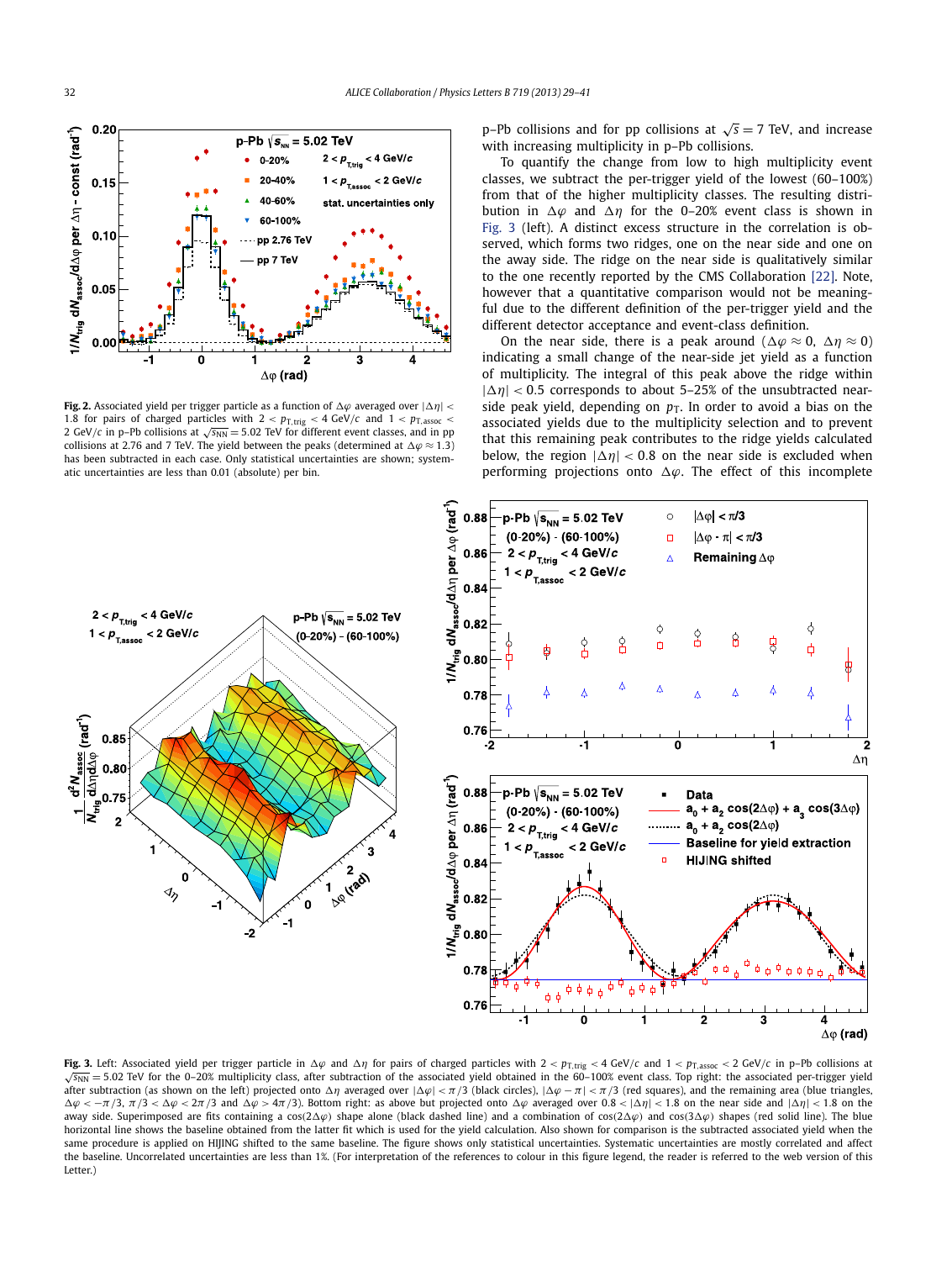

Fig. 4. Left:  $v_2$  (black closed symbols) and  $v_3$  (red open symbols) for different multiplicity classes and overlapping  $p_{T,assoc}$  and  $p_{T,trig}$  intervals. Right: Near-side (black closed symbols) and away-side (red open symbols) ridge yields per unit of Δη for different  $p_{\text{T,trig}}$  and  $p_{\text{T,assoc}}$  bins as a function of the multiplicity class. The error bars show statistical and systematic uncertainties added in quadrature. In both panels the points are slightly displaced horizontally for visibility. (For interpretation of the references to colour in this figure legend, the reader is referred to the web version of this Letter.)

subtraction on the extracted observables, which if jet-related might also be present on the away side, is discussed further below.

The top right panel in [Fig. 3](#page-3-0) shows the projection of [Fig. 3](#page-3-0) (left) onto  $\Delta \eta$  averaged over different  $\Delta \varphi$  intervals. The near-side and away-side distributions are flat apart from the discussed small peak around  $\Delta \eta = 0$ . The bottom right panel shows the projection to  $\Delta\varphi$ , where a modulation is observed. For comparison, the subtracted associated yield for HIJING simulated events shifted to the baseline of the data is also shown, where no significant modulation remains. To quantify the near-side and away-side excess structures, the following functional form

$$
1/N_{\text{trig}} dN_{\text{assoc}} / d\Delta\varphi = a_0 + 2a_2 \cos(2\Delta\varphi) + 2a_3 \cos(3\Delta\varphi) \quad (2)
$$

is fit to the data in multiplicity and  $p<sub>T</sub>$  intervals. The fits have a  $\chi^2$ /ndf of less than 1.5 with and less than 1.8 without the  $a_3 \cos(3\Delta\varphi)$  term in the different  $p_T$  and multiplicity intervals, indicating that the data are well described by the fits. An example for the fit with and without the  $a_3 \cos(3\Delta\varphi)$  term is shown in the bottom right panel of [Fig. 3.](#page-3-0) The fit parameters  $a_2$  and  $a_3$  are a measure of the absolute modulation in the subtracted per-trigger yield and characterize a modulation relative to the baseline *b* in the higher multiplicity class assuming that such a modulation is not present in the 60–100% event class. This assumption has been checked by subtracting the yields obtained in  $\sqrt{s} = 2.76$  and 7 TeV pp collisions from the yields obtained for the 60–100% p–Pb event class and verifying that in both cases no significant signal remains. Therefore, the Fourier coefficients  $v_n$  of the corresponding singleparticle distribution, commonly used in the analysis of particle correlations in nucleus–nucleus collisions [\[15\],](#page-6-0) can be obtained in bins where the  $p_{T,trig}$  and  $p_{T,assoc}$  intervals are identical using

$$
v_n = \sqrt{a_n/b}.\tag{3}
$$

The baseline *b* is evaluated in the higher-multiplicity class in the region  $|\Delta \varphi - \pi/2|$  < 0.2, corrected for the fact that it is obtained in the minimum of Eq. (2). A potential bias due to the abovementioned incomplete near-side peak subtraction on  $v_2$  and  $v_3$ is evaluated in the following way: (a) the size of the near-side exclusion region is changed from  $|\Delta \eta| < 0.8$  to  $|\Delta \eta| < 1.2$ ; (b) the residual near-side peak above the ridge is also subtracted from the away side by mirroring it at  $\Delta \varphi = \pi/2$  accounting for the general *p*T-dependent difference of near-side and away-side jet yields due to the kinematic constraints and the detector acceptance, which is evaluated using the lowest multiplicity class; and c) the lower multiplicity class is scaled before the subtraction such that no residual near-side peak above the ridge remains. The resulting differences in  $v_2$  (up to 15%) and  $v_3$  coefficients (up to 40%) when applying these approaches have been added to the systematic uncertainties.

The coefficients  $v_2$  and  $v_3$  are shown in the left panel of Fig. 4 for different event classes. The coefficient  $v_2$  increases with increasing  $p_T$ , and shows only a small dependence on multiplicity. In the 0-20% event class,  $v_2$  increases from  $0.06 \pm 0.01$  for  $0.5 < p_T < 1$  GeV/*c* to  $0.12 \pm 0.02$  for  $2 < p_T < 4$  GeV/*c*, while  $v_3$ is about 0.03 and shows, within large errors, an increasing trend with  $p_T$ . Ref. [\[34\]](#page-6-0) gives predictions for two-particle correlations arising from collective flow in p–Pb collisions at the LHC in the framework of a hydrodynamical model. The values for  $v_2$  and  $v_3$ coefficients, as well as the  $p<sub>T</sub>$  and the multiplicity dependences, are in qualitative agreement with the presented results.

To extract information on the yields and widths of the excess distributions in [Fig. 3](#page-3-0) (bottom right), a constant baseline assuming zero yield at the minimum of the fit function (Eq. (2)) is subtracted. The remaining yield is integrated on the near side and on the away side. Alternatively, a baseline evaluated from the minimum of a parabolic function fitted within  $|\Delta \varphi - \pi/2| < 1$  is used; the difference on the extracted yields is added to the systematic uncertainties. The uncertainty imposed by the residual near-side jet peak on the yield is evaluated in the same way as for the  $v_n$ coefficients. The near-side and away-side ridge yields are shown in the right panel of Fig. 4 for different event classes and for different combinations of  $p_{T,\text{trig}}$  and  $p_{T,\text{assoc}}$  intervals. The near-side and away-side yields range from 0 to 0.08 per unit of  $\Delta \eta$  depending on multiplicity class and  $p<sub>T</sub>$  interval. It is remarkable that the nearside and away-side yields always agree within uncertainties for a given sample despite the fact that the absolute values change substantially with event class and  $p<sub>T</sub>$  interval. Such a tight correlation between the yields is non-trivial and suggests a common underlying physical origin for the near-side and the away-side ridges.

From the baseline-subtracted per-trigger yields the square root of the variance,  $\sigma$ , within  $|\Delta \varphi| < \pi/2$  and  $\pi/2 < \Delta \varphi < 3\pi/2$  for the near-side and away-side region, respectively, is calculated. The extracted widths on the near side and the away side agree with each other within 20% and vary between 0.5 and 0.7. There is no significant  $p_T$  dependence, which suggests that the observed ridge is not of jet origin.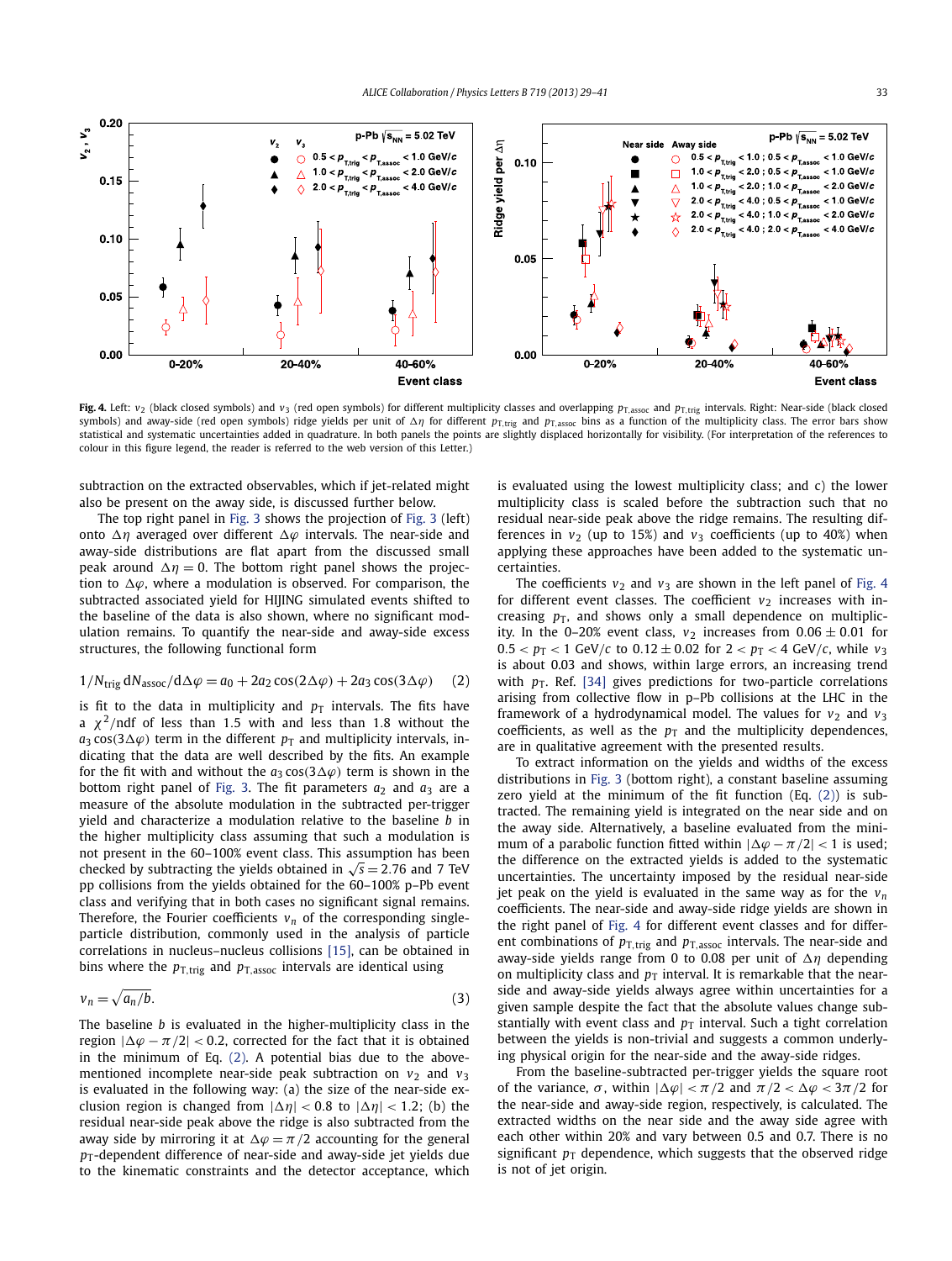<span id="page-5-0"></span>

**Fig. 5.** Associated yield per trigger particle as a function of  $\Delta\varphi$  averaged over  $|\Delta \eta|$  < 1.8 for pairs of charged particles with  $2 < p_{\text{T,trig}} < 4 \text{ GeV/c}$  and  $1 <$  $p_{\text{T,assoc}} < 2 \text{ GeV}/c$  in p–Pb collisions at  $\sqrt{s_{NN}} = 5.02 \text{ TeV}$  for different event classes, compared to pp collisions at  $\sqrt{s}$  = 2.76 and 7 TeV. For the event classes 0–20%, 20–40% and 40–60% the long-range contribution on the near-side  $1.2 < |\Delta \eta| < 1.8$ and  $|\Delta \varphi| < \pi/2$  has been subtracted from both the near side and the away side as described in the text. Subsequently, the yield between the peaks (determined at  $\Delta\varphi \approx 1.3$ ) has been subtracted in each case. Only statistical uncertainties are shown; systematic uncertainties are less than 0.01 (absolute) per bin.

The analysis has been repeated using the forward ZNA detector instead of the VZERO for the definition of the event classes. Unlike in nucleus–nucleus collisions, the correlation between forward energy measured in the ZNA and particle density at central rapidities is very weak in proton–nucleus collisions. Therefore, event classes defined as fixed fractions of the signal distribution in the ZNA select different events, with different mean particle multiplicity at midrapidity, than the samples selected with the same fractions in the VZERO detector. While the event classes selected with the ZNA span a much smaller range in central multiplicity density, they also minimize any autocorrelation between multiplicity selections and, for example, jet activity. With the ZNA selection, we find qualitatively consistent results compared to the VZERO selection. In particular, an excess in the difference between low-multiplicity and high-multiplicity ZNA selected events is observed to be symmetric on the near side and away side. Also, the  $v_n$  coefficients and  $\sigma$  widths are similar within uncertainties. However, both the ridge yields and mean charged-particle multiplicity density at midrapidity are different between the VZERO and ZNA event classes. Nevertheless, within the uncertainties, both follow a common trend as a function of  $\langle dN_{ch}/d\eta \rangle$ |<sub>|η|<0.5</sub>.

So far it has been seen that the assumption of an unmodified jet shape in different multiplicity classes in p–Pb collisions resulted in the emergence of almost identical ridge-like excess structures on the near side and away side, most pronounced in high-multiplicity events. An alternative approach is to start with the assumption that there are identical ridge structures on the near side and away side, and to study whether this assumption leaves any room for multiplicity dependent modifications of the jet shape, in particular on the away side. To this end, a symmetric ridge structure is subtracted on the near side and away side from the  $\Delta\varphi$  projection of the associated yield per trigger averaged over  $|\Delta \eta| < 1.8$ . The near-side ridge structure is determined in the same event class within  $1.2 < |\Delta \eta| < 1.8$ , while the ridge on the away side is constructed by mirroring this near-side structure at  $\Delta \varphi = \pi/2$ . The ridge-subtracted results in the interval  $2 < p_{\text{T,trig}} < 4$  GeV/*c* and  $1 < p_{\text{T,assoc}} < 2$  GeV/*c* for the 0–20%, 20–40% and 40–60% event classes are shown in Fig. 5 compared

to the unsubtracted 60–100% event class and to pp collisions. The remaining yields in all event classes are in agreement with each other and with pp collisions, indicating that the observed correlations are indeed consistent with a symmetric ridge and with no further significant modification of the jet structure at midrapidity in high-multiplicity p–Pb collisions at the LHC, in contrast to what was seen at forward rapidity in  $\sqrt{s_{NN}} = 0.2$  TeV d–Au collisions at RHIC [\[36\].](#page-6-0)

# **6. Summary**

Results from angular correlations between charged trigger and associated particles in p–Pb collisions at  $\sqrt{s_{NN}} = 5.02$  TeV are presented for various transverse momentum ranges within 0*.*5 *<*  $p_{\text{T,assoc}} < p_{\text{T,trig}} < 4$  GeV/*c*. Associated yields per trigger particle are measured over two units of pseudorapidity and full azimuthal angle in different multiplicity classes. The yields projected onto  $\Delta\varphi$  increase with event multiplicity and rise to values higher than those observed in pp collisions at  $\sqrt{s}$  = 2.76 and 7 TeV. The difference between the yields per trigger particle in high-multiplicity and low-multiplicity events exhibits two nearly identical, longrange (up to  $|\Delta \eta| \sim 2$ ) ridge-like excess structures on the near-side  $(\Delta \varphi \approx 0)$  and away-side  $(\Delta \varphi \approx \pi)$  as quantified by their yields and widths. The excess on the near side at high event multiplicity is qualitatively similar to that recently reported by the CMS Collaboration in  $2 < |\Delta \eta| < 4$  [\[22\].](#page-6-0) The excess on the away side with respect to the usual away-side structure due to back-to-back jets and momentum conservation is reported here for the first time, and confirmed by a similar study from the ATLAS Collaboration [\[51\]](#page-6-0) that appeared after publication of this Letter. The event multiplicity and  $p_T$  dependences of the near-side and away-side ridge yields are in good agreement, and their widths show no significant dependence on multiplicity or  $p<sub>T</sub>$ . The observation of a nearly identical near-side and away-side ridge-like structure is consistent with Colour Glass Condensate model calculations [\[25\].](#page-6-0) At the same time, the extracted  $v_2$  and  $v_3$  coefficients are in qualitative agreement with a hydrodynamical model calculation [\[35\].](#page-6-0) Further theoretical investigation is needed for a detailed understanding of the origin of these long-range correlation structures. After subtracting the near-side ridge from the near side and away side symmetrically, the correlation shape in  $\Delta\varphi$  becomes independent of multiplicity and similar to those of pp collisions at 7 TeV. There is no evidence in the present data for further significant structures in two-particle correlations at midrapidity in p–Pb collisions at  $\sqrt{s_{NN}}$  = 5.02 TeV.

# **Acknowledgements**

The ALICE Collaboration would like to thank all its engineers and technicians for their invaluable contributions to the construction of the experiment and the CERN accelerator teams for the outstanding performance of the LHC complex.

The ALICE Collaboration acknowledges the following funding agencies for their support in building and running the ALICE detector:

State Committee of Science, Calouste Gulbenkian Foundation from Lisbon and Swiss Fonds Kidagan, Armenia; Conselho Nacional de Desenvolvimento Científico e Tecnológico (CNPq), Financiadora de Estudos e Projetos (FINEP), Fundação de Amparo à Pesquisa do Estado de São Paulo (FAPESP); National Natural Science Foundation of China (NSFC), the Chinese Ministry of Education (CMOE) and the Ministry of Science and Technology of China (MSTC); Ministry of Education and Youth of the Czech Republic; Danish Natural Science Research Council, the Carlsberg Foundation and the Danish National Research Foundation; The European Research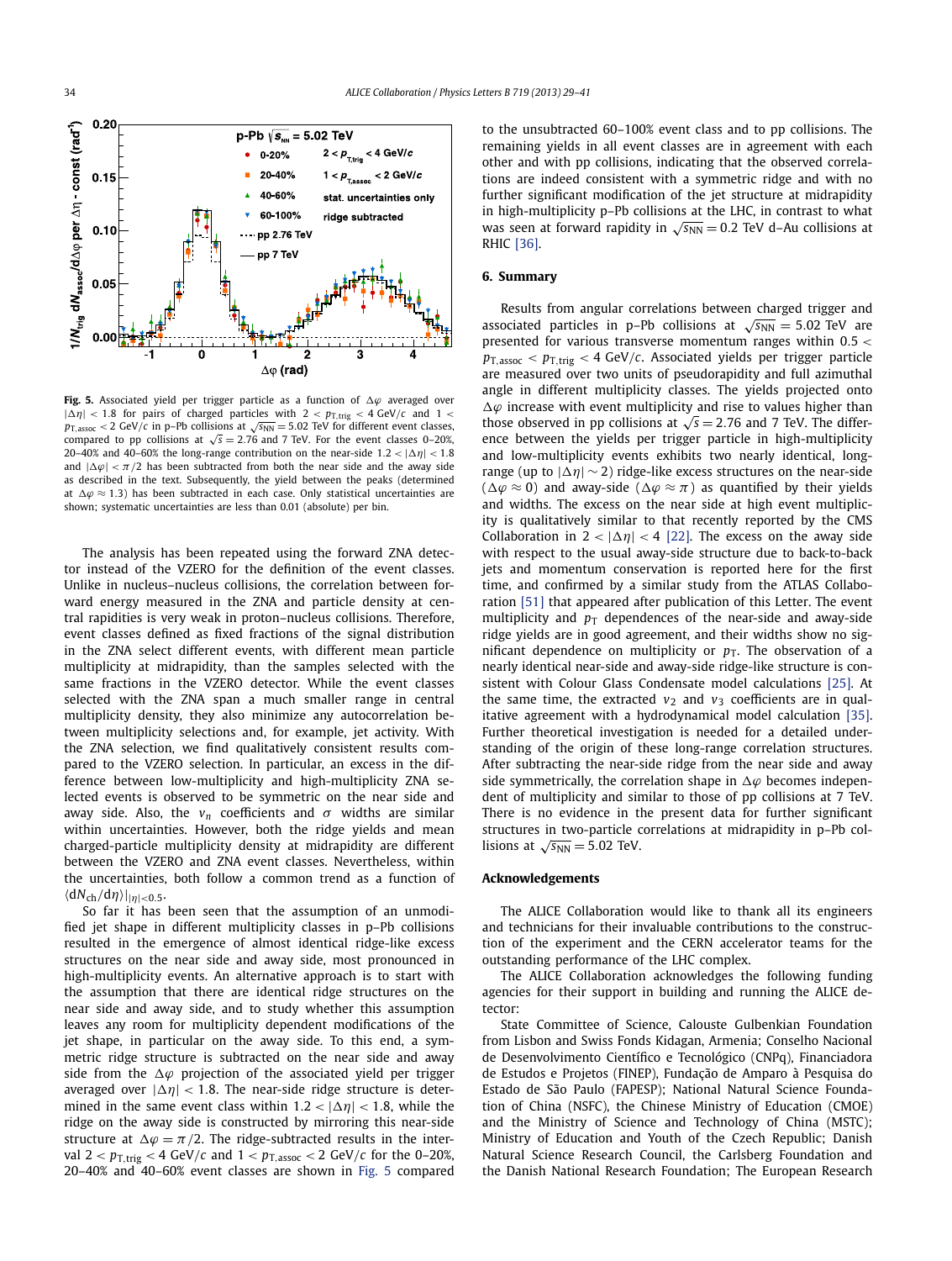<span id="page-6-0"></span>Council under the European Community's Seventh Framework Programme; Helsinki Institute of Physics and the Academy of Finland; French CNRS-IN2P3, the 'Region Pays de Loire', 'Region Alsace', 'Region Auvergne' and CEA, France; German BMBF and the Helmholtz Association; General Secretariat for Research and Technology, Ministry of Development, Greece; Hungarian OTKA and National Office for Research and Technology (NKTH); Department of Atomic Energy and Department of Science and Technology of the Government of India; Istituto Nazionale di Fisica Nucleare (INFN) and Centro Fermi – Museo Storico della Fisica e Centro Studi e Ricerche "Enrico Fermi", Italy; MEXT Grant-in-Aid for Specially Promoted Research, Japan; Joint Institute for Nuclear Research, Dubna; National Research Foundation of Korea (NRF); CONACYT, DGAPA, México, ALFA-EC and the HELEN Program (High-Energy physics Latin-American–European Network); Stichting voor Fundamenteel Onderzoek der Materie (FOM) and the Nederlandse Organisatie voor Wetenschappelijk Onderzoek (NWO), Netherlands; Research Council of Norway (NFR); Polish Ministry of Science and Higher Education; National Authority for Scientific Research – NASR (Autoritatea Națională pentru Cercetare Științifică - ANCS); Ministry of Education and Science of Russian Federation, International Science and Technology Center, Russian Academy of Sciences, Russian Federal Agency of Atomic Energy, Russian Federal Agency for Science and Innovations and CERN-INTAS; Ministry of Education of Slovakia; Department of Science and Technology, South Africa; CIEMAT, EELA, Ministerio de Educación y Ciencia of Spain, Xunta de Galicia (Consellería de Educación), CEADEN, Cubaenergía, Cuba, and IAEA (International Atomic Energy Agency); Swedish Research Council (VR) and Knut & Alice Wallenberg Foundation (KAW); Ukraine Ministry of Education and Science; United Kingdom Science and Technology Facilities Council (STFC); The United States Department of Energy, the United States National Science Foundation, the State of Texas, and the State of Ohio.

# **References**

- [1] X.-N. Wang, Phys. Rev. D 47 (1993) 2754.
- [2] J. Adams, et al., Phys. Rev. C 73 (2006) 064907.
- [3] B. Alver, et al., Phys. Rev. C 81 (2010) 024904.
- [4] B. Alver, et al., Phys. Rev. Lett. 104 (2010) 062301.
- [5] B.I. Abelev, et al., Phys. Rev. C 80 (2009) 064912.
- [6] S. Chatrchyan, et al., JHEP 1107 (2011) 076.
- [7] K. Aamodt, et al., Phys. Lett. B 708 (2012) 249.
- [8] G. Agakishiev, et al., Anomalous centrality evolution of two-particle angular correlations from Au-Au collisions at  $\sqrt{s_{NN}}$  = 62 and 200 GeV, arXiv:1109.4380 [nucl-ex], 2011.
- [9] S. Chatrchyan, et al., Eur. Phys. J. C 72 (2012) 2012.
- [10] G. Aad, et al., Phys. Rev. C 86 (2012) 014907.
- [11] K. Aamodt, et al., Phys. Rev. Lett. 107 (2011) 032301.
- [12] A. Adare, et al., Phys. Rev. Lett. 107 (2011) 252301.

# **ALICE Collaboration**

- [13] B. Abelev, et al., Anisotropic flow of charged hadrons, pions and (anti-)protons measured at high transverse momentum in Pb-Pb collisions at  $\sqrt{s_{NN}}$ 2*.*76 TeV, arXiv:1205.5761 [nucl-ex], 2012.
- [14] S. Chatrchyan, et al., Measurement of the azimuthal anisotropy of neutral pions in Pb–Pb collisions at  $\sqrt{s_{NN}}$  = 2.76 TeV, arXiv:1208.2470 [nucl-ex], 2012.
- [15] S. Voloshin, Y. Zhang, Z. Phys. C 70 (1996) 665.
- [16] J.-Y. Ollitrault, Phys. Rev. D 46 (1992) 229.
- [17] B. Alver, G. Roland, Phys. Rev. C 81 (2010) 054905.
- [18] B. Alver, C. Gombeaud, M. Luzum, J.-Y. Ollitrault, Phys. Rev. C 82 (2010) 034913.
- [19] B. Schenke, S. Jeon, C. Gale, Phys. Rev. Lett. 106 (2011) 042301.
- [20] Z. Qiu, C. Shen, U. Heinz, Phys. Lett. B 707 (2012) 151.
- [21] V. Khachatryan, et al., JHEP 1009 (2010) 091.
- [22] S. Chatrchyan, et al., Observation of long-range near-side angular correlations in proton–lead collisions at the LHC, arXiv:1210.5482 [nucl-ex], 2012.
- [23] B. Arbuzov, E. Boos, V. Savrin, Eur. Phys. J. C 71 (2011) 1730.
- [24] K. Dusling, R. Venugopalan, Evidence for BFKL and saturation dynamics from di-hadron spectra at the LHC, arXiv:1210.3890 [hep-ph], 2012.
- K. Dusling, R. Venugopalan, Explanation of systematics of CMS p-Pb high multiplicity di-hadron data at  $\sqrt{s_{NN}} = 5.02$  TeV, arXiv:1211.3701 [hep-ph], 2012.
- [26] Y.V. Kovchegov, D.E. Wertepny, Long-range rapidity correlations in heavy–light ion collisions, arXiv:1212.1195 [hep-ph], 2012.
- [27] C.-Y. Wong, Phys. Rev. C 84 (2011) 024901.
- [28] M. Strikman, Acta Phys. Polon. B 42 (2011) 2607.
- [29] S. Alderweireldt, P. Van Mechelen, Obtaining the CMS ridge effect with multiparton interactions, arXiv:1203.2048 [hep-ph], 2012.
- [30] E. Avsar, C. Flensburg, Y. Hatta, J.-Y. Ollitrault, T. Ueda, Phys. Lett. B 702 (2011) 394.
- [31] K. Werner, I. Karpenko, T. Pierog, Phys. Rev. Lett. 106 (2011) 122004.
- [32] W.-T. Deng, Z. Xu, C. Greiner, Phys. Lett. B 711 (2012) 301.
- [33] E. Avsar, Y. Hatta, C. Flensburg, J. Ollitrault, T. Ueda, J. Phys. G 38 (2011) 124053.
- [34] P. Bozek, Phys. Rev. C 85 (2012) 014911.
- [35] P. Bozek, W. Broniowski, Correlations from hydrodynamic flow in p-Pb collisions, arXiv:1211.0845 [nucl-th], 2012.
- [36] E. Braidot, Suppression of forward pion correlations in d–Au interactions at STAR, arXiv:1005.2378 [hep-ph], 2010.
- [37] A. Adare, et al., Phys. Rev. Lett. 107 (2011) 172301.
- [38] J.L. Albacete, C. Marquet, Phys. Rev. Lett. 105 (2010) 162301.
- [39] K. Aamodt, et al., JINST 3 (2008) S08002.
- [40] K. Aamodt, et al., Eur. Phys. J. C 68 (2010) 89.
- [41] B. Abelev, et al., Pseudorapidity density of charged particles in p–Pb collisions at  $\sqrt{s_{NN}}$  = 5.02 TeV, arXiv:1210.3615 [nucl-ex], 2012.
- [42] B. Abelev, et al., Centrality dependence of charged particle production at large transverse momentum in Pb–Pb collisions at  $\sqrt{s_{NN}} = 2.76$  TeV, arXiv: 1208.2711 [hep-ex], 2012.
- [43] B. Abelev, et al., Performance of the ALICE at the LHC (2013), in preparation.
- [44] B. Abelev, et al., JHEP 1203 (2012) 053.
- [45] B. Abelev, et al., JHEP 1207 (2012) 116.
- [46] S. Roesler, R. Engel, J. Ranft, The Monte Carlo event generator DPMJET-III, arXiv:hep-ph/0012252, 2000.
- [47] T. Sjostrand, S. Mrenna, P.Z. Skands, JHEP 0605 (2006) 026.
- [48] P.Z. Skands, Phys. Rev. D 82 (2010) 074018.
- [49] R. Brun, et al., CERN Program Library Long Write-up W5013 (1994).
- [50] X.-N. Wang, M. Gyulassy, Phys. Rev. D 44 (1991) 3501.
- [51] G. Aad, et al., Observation of associated near-side and away-side long-range correlations in  $\sqrt{s_{NN}} = 5.02$  TeV proton–lead collisions with the ATLAS detector, arXiv:1212.5198 [hep-ex], 2012.

Betty Abelev <sup>bs</sup>, Jaroslav Adam <sup>ak</sup>, Dagmar Adamova <sup>ca</sup>, Andrew Marshall Adare <sup>dx</sup>, Madan Aggarwal <sup>ce</sup>, Gianluca Aglieri Rinella <sup>ag</sup>, Michelangelo Agnello <sup>[cy](#page-12-0),ck</sup>, Andras Gabor Agocs <sup>dw</sup>, Andrea Agostinelli <sup>aa</sup>, Zubayer Ahammed <sup>ds</sup>, Nazeer Ahmad <sup>q</sup>, Arshad Ahmad <sup>q</sup>, Sul-Ah Ahn <sup>bl</sup>, S[an](#page-11-0)g Un Ahn <sup>an, bl</sup>, Muhammad Ajaz <sup>o</sup>, Alexander Akindinov <sup>[ax](#page-11-0)</sup>, Dmitry Aleksandrov <sup>cq</sup>, Bruno Alessandro <sup>cy</sup>, Andrea Alici <sup>[cu](#page-12-0), [l](#page-11-0)</sup>, Anton Alkin<sup>c</sup>, Erick Jonathan Almaraz Avina <sup>bh</sup>, Johan Alme [ai,](#page-11-0) Torsten Alt [am,](#page-11-0) Valerio Altini [ae,](#page-11-0) Sedat Altinpina[r](#page-11-0) <sup>r</sup>, Igor Altsybeev <sup>[dt](#page-12-0)</sup>, Cristian Andrei <sup>[bw](#page-11-0)</sup>, Anton Andronic <sup>cn</sup>, Venelin Anguelov <sup>cj</sup>, Jonas Anielski <sup>[bf](#page-11-0)</[s](#page-11-0)up>, Christopher Daniel Anson <sup>s</sup>, Tome Anticic <sup>co</sup>, Federico Antinori <sup>cv</sup>, Pietro Antonioli <sup>cu</sup>, Laurent Bernard Aphecetche <sup>dd</sup>, Harald Appelshauser [bd,](#page-11-0) Nicolas Arbor <sup>bo</sup>, Silvia Arcelli<sup>aa</sup>, Andreas Arend  $\rm{^{bd}}$ , Nestor Armesto  $\rm{^{p}}$ , Roberta Arnaldi  $\rm{^{cy}}$  $\rm{^{cy}}$  $\rm{^{cy}}$ , Tomas Robert Aronsson  $\rm{^{dx}}$ , Ionut Cristian Arsene Cn, Mesut Arslandok [bd,](#page-11-0) Andzhey Asryan [dt,](#page-12-0) Andre Augustinus [ag,](#page-11-0) Ralf Peter Averbeck <sup>cn</sup>, Terry Awes <sup>cb</sup>, Juha Heikki Aysto <sup>ap</sup>, Mohd Danish Azmi <sup>[q](#page-11-0), cg</sup>,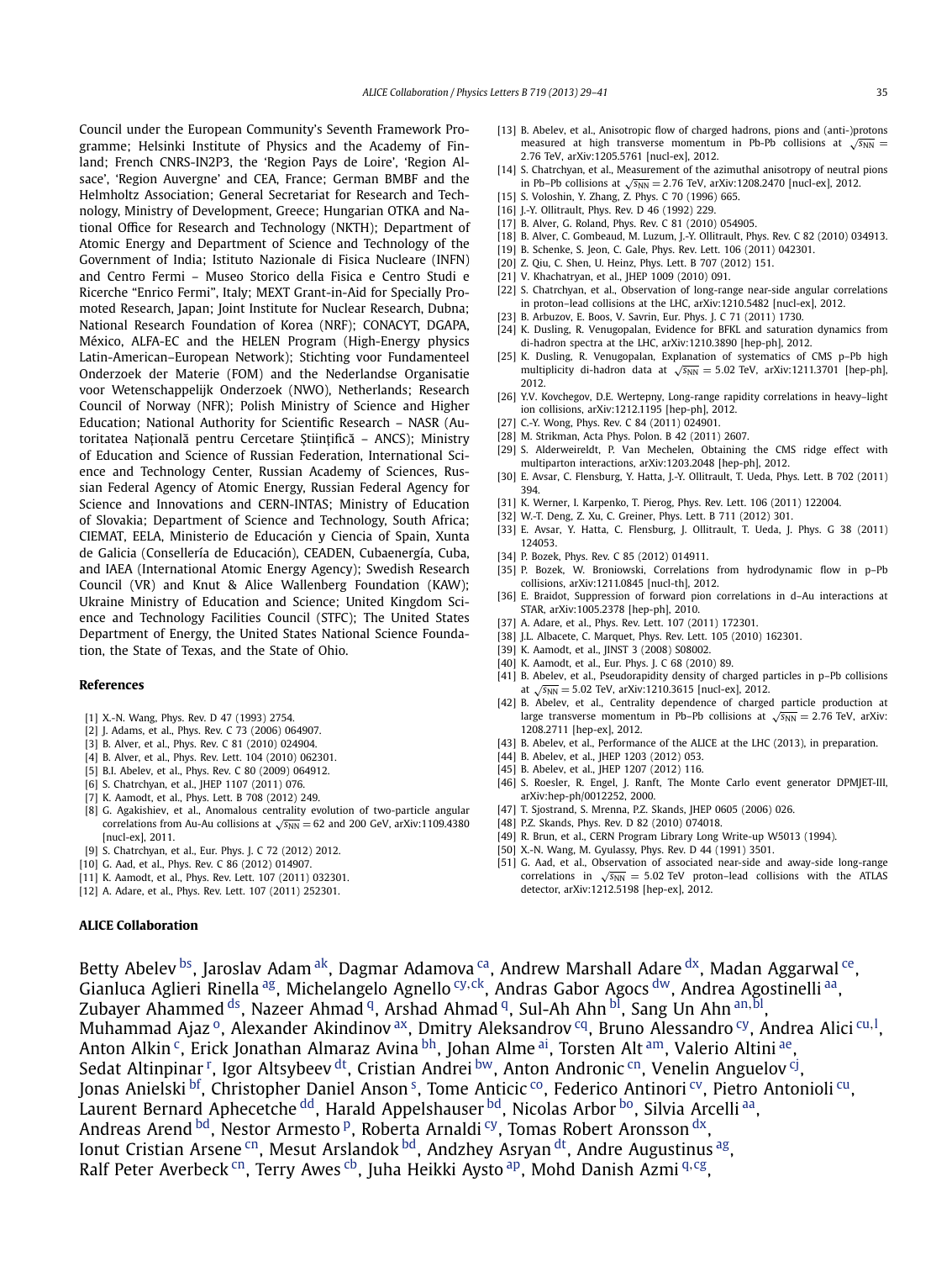Matthias Jakob Bach [am,](#page-11-0) Angela Badala [db,](#page-12-0) Yong Wook Baek [bn](#page-11-0), [an](#page-11-0), Raphaelle Marie Bailhache [bd,](#page-11-0) Renu Bala<sup>[ch](#page-12-0),cy</sup>, Rina[l](#page-11-0)do Baldini Ferroli <sup>I</sup>, Alberto Baldisseri <sup>n</sup>, Fernando Baltasar Dos Santos Pedrosa <sup>ag</sup>, Jaroslav Ban <sup>ay</sup>, Rama Chandra Baral <sup>az</sup>, Roberto Barbera <sup>z</sup>, Francesco Barile <sup>ae</sup>, Gergely Gabor Barnafoldi <sup>dw</sup>, Lee Stuart Barnby <sup>cs</sup>, Valerie Barret <sup>bn</sup>, Jerzy Gustaw Bartke <sup>dg</sup>, Maurizio Basile <sup>aa</sup>, Nicole Bastid <sup>bn</sup>, Sumit Basu <sup>ds</sup>, Bastian Bathen <sup>bf</sup>, Guillaume Batigne <sup>dd</sup>, Boris Batyunya <sup>bj</sup>, Christoph Heinrich Baumann <sup>bd</sup>, Ian Gardner Bearden <sup>by</sup>, Hans Beck <sup>bd</sup>, Nirbhay Kumar Behera  $\frac{d}{dx}$ , Iouri Belikov  $\frac{b}{dx}$ , Francesca Bellini  $\frac{d}{dx}$ , Rene Bellwied  $\frac{dm}{dx}$ , Ernesto Belmont-Moreno [bh,](#page-11-0) Gyula Bencedi<sup>dw</sup>, Stefania Beole <sup>v</sup>, Ionela Berceanu [bw,](#page-11-0) Alexandru Bercuci bw, Yarosla[v](#page-11-0) Berdnikov<sup>cc</sup>, Daniel Berenyi<sup>dw</sup>, Anais Annick Erica Bergognon<sup>dd</sup>, Dario Berzano<sup>v, cy</sup>, Latchezar Betev<sup>[ag](#page-11-0)</sup>, Anju Bhasin <sup>ch</sup>, Ashok Kumar Bhati <sup>[ce](#page-11-0)</sup>, Jihyun Bhom <sup>dq</sup>, Livio Bianchi <sup>v</sup>, Nicola Bianchi <sup>[bp](#page-11-0)</sup>, Jaroslav Bielcik <sup>ak</sup>, Jana Bielcikova<sup>ca</sup>, Ante Bilandzic <sup>by</sup>, Sandro Bjelogrlic <sup>[aw](#page-11-0)</sup>, Francesco Blanco <sup>dm</sup>, F. Blanco <sup>[j](#page-11-0)</sup>, Dmitry Blau <sup>[cq](#page-12-0)</sup>, Christoph Blume <sup>bd</sup>, Marco Boccioli <sup>ag</sup>, Stefan Boettger <sup>bc</sup>, Alexey Bogdanov <sup>bt</sup>, Hans Boggild <sup>[by](#page-11-0)</sup>, Mikhail Bogolyubsky <sup>au</sup>, Laszlo Boldizsar <sup>dw</sup>, Marek Bombara <sup>al</sup>, Julian Book <sup>bd</sup>, Herve Borel <sup>n</sup>, Alexander Borissov <sup>[dv](#page-12-0)</sup>, Francesco Bossu <sup>cg</sup>, Michiel Botje <sup>bz</sup>, Elena Botta <sup>v</sup>, Ermes Braidot [br,](#page-11-0) Peter Braun-Munzinger [cn,](#page-12-0) Marco Bregant [dd](#page-12-0), Timo Gunther Breitner [bc,](#page-11-0) Theo Alexander Broker <sup>bd</sup>, Tyler Allen Browning <sup>cl</sup>, Michal Broz <sup>[aj](#page-11-0)</sup>, Rene Brun <sup>ag</sup>, Elena Bruna <sup>[v](#page-11-0), [cy](#page-12-0)</sup>, Giuseppe Eugenio Bruno <sup>[ae](#page-11-0)</sup>, Dmitry Budniko[v](#page-11-0)<sup>cp</sup>, Henner Buesching <sup>bd</sup>, Stefania Bufalino <sup>v, cy</sup>, Predrag Buncic <sup>ag</sup>, Oliver Busch <sup>cj</sup>, Edith Zinhle Buthelezi <sup>[cg](#page-12-0)</sup>, Diego Caballero Orduna [dx,](#page-12-0) Davide Caffarri [ab](#page-11-0), [cv,](#page-12-0) Xu Cai <sup>g</sup>, Helen Louise Caines <sup>d[x](#page-11-0)</sup>, Ernesto Calvo Villar <sup>ct</sup>, Paolo Camerini <sup>x</sup>, Veronica Canoa Roman<sup>k</sup>, Giovanni Cara Romeo <sup>cu</sup>, Wisla Carena <sup>ag</sup>, Francesco Carena <sup>ag</sup>, Nelson Carlin Filho [dj,](#page-12-0) Federico Carminati <sup>ag</sup>, Amaya Ofelia Casanova Diaz <sup>bp</sup>, Javier Er[n](#page-11-0)esto Castillo Castellanos<sup>n</sup>, Juan Francisco Castillo Hernandez<sup>cn</sup>, Ester Anna Rita Casula<sup>w</sup>, Vas[i](#page-11-0)le Catanescu <sup>bw</sup>, Costanza Cavicchioli <sup>ag</sup>, Cesar Ceballos Sanchez <sup>i</sup>, Jan Cepila <sup>ak</sup>, Piergiaio Cerello <sup>cy</sup>, Beomsu Chang [ap](#page-11-0),[dz,](#page-12-0) Sylvain Chapeland [ag](#page-11-0), Jean-Luc Fernand Charvet<sup>n</sup>, Sukalyan Chattopadhyay <sup>cr</sup>, Subhasis Chattopadhyay <sup>ds</sup>, Isha Chawla <sup>ce</sup>, Michael Gerard Cherney <sup>cd</sup>, Cvetan Cheshkov <sup>[ag](#page-11-0), dl</sup>, Brigitte Cheynis <sup>dl</sup>, Vasco Miguel Chibante Barroso <sup>ag</sup>, David Chinellato <sup>dm</sup>, Peter Chochula <sup>ag</sup>, Marek Chojnacki [by](#page-11-0),[aw,](#page-11-0) Subikash Choudhury [ds,](#page-12-0) Panagiotis Christakoglou [bz,](#page-11-0) Christian Holm Christensen [by,](#page-11-0) Peter Christiansen <sup>af</sup>, Tatsuya Chujo <sup>dq</sup>, Suh-Urk Chung <sup>cm</sup>, Corrado Cicalo <sup>cx</sup>, Luisa Cifarelli <sup>[aa](#page-11-0),[ag](#page-11-0),[l](#page-11-0)</sup>, Federico Cindo[l](#page-11-0)o <sup>cu</sup>, Jean Willy Andre Cleymans <sup>cg</sup>, Fabrizio Coccetti <sup>l</sup>, Fabio Colamaria <sup>ae</sup>, Domenico Colella [ae,](#page-11-0) Alberto Collu <sup>w</sup>, Gustavo Conesa Balbastre <sup>bo</sup>, Zaida Conesa del Valle <sup>ag</sup>, Megan Elizabeth Connors  $dx$ , Giacomo Contin<sup>x</sup>, Jesus Guillermo Contreras [k,](#page-11-0) Thomas Michael Cormier  $dx$ , Yasser Corrales Morales <sup>v</sup>, Pietro Cortese <sup>[ad](#page-11-0)</sup>, Ismael Cortes Maldonado <sup>b</sup>, Mauro Rogerio Cosentino <sup>br</sup>, Filippo Costa <sup>ag</sup>, Manuel Enrique Cotallo <sup>[j](#page-11-0)</sup>, Elisabetta Crescio <sup>[k](#page-11-0)</sup>, Philippe Crochet <sup>bn</sup>, Emilia Cruz Alaniz <sup>bh</sup>, Rigoberto Cruz Albino <sup>k</sup>, Eleazar Cuautle <sup>bg</sup>, Leticia Cunqueiro <sup>bp</sup>, Andrea Dainese <sup>[ab](#page-11-0),cv</sup>, Hans Hjersing Dalsgaard <sup>by</sup>, Andrea Danu <sup>bb</sup>, Indranil Das <sup>at</sup>, Debasish Das <sup>cr</sup>, Supriya Das <sup>d</sup>, Kushal Das <sup>cr</sup>, Ajay Kumar Dash<sup> [dk](#page-12-0)</sup>, Sadhana Dash <sup>ar</sup>, Sudipan De <sup>ds</sup>, Gabriel de Barros <sup>dj</sup>, Annalisa De Caro <sup>[ac](#page-11-0), [l](#page-11-0)</sup>, Giacinto de Cataldo [da,](#page-12-0) Jan de Cuveland [am,](#page-11-0) Alessandro De Falco W, Daniele De Gruttola [ac,](#page-11-0) Hugues Delagrange [dd,](#page-12-0) Andrzej Deloff [bu,](#page-11-0) Nora De Marco Cy, Ervin Denes [dw,](#page-12-0) Salvatore De Pasquale [ac,](#page-11-0) Airton Deppman <sup>dj</sup>, Ginevra D'Erasmo <sup>ae</sup>, Raoul Stefan de Rooij <sup>[aw](#page-11-0)</sup>, Miguel Angel Diaz Corchero <sup>[j](#page-11-0)</sup>, Domenico Di Bari <sup>ae</sup>, Thomas Dietel <sup>bf</sup>, Carmelo Di Giglio <sup>ae</sup>, Sergio Di Liberto <sup>cw</sup>, Antonio Di Mauro <sup>ag</sup>, Pasquale Di Nezza <sup>bp</sup>, Robe[r](#page-11-0)to Divia <sup>ag</sup>, Oeystein Djuvsland <sup>r</sup>, Alexandru Florin Dobrin <sup>[dv](#page-12-0), af</sup>, Tadeusz Antoni Dobrowolski [bu,](#page-11-0) Benjamin Donigus [cn](#page-12-0), Olja Dordic [u,](#page-11-0) Olga Driga [dd,](#page-12-0) Anand Kumar Dubey [ds,](#page-12-0) Andrea Dubla [aw,](#page-11-0) Laurent Ducroux [dl,](#page-12-0) Pascal Dupieux [bn,](#page-11-0) A.K. Dutta Majumdar [cr,](#page-12-0) Domenico Elia [da,](#page-12-0) David Philip Emschermann [bf,](#page-11-0) Heiko Engel [bc,](#page-11-0) Barbara Erazmus [ag](#page-11-0)*,*[dd,](#page-12-0) Hege Austrheim Erdal [ai,](#page-11-0) Bruno Espagnon [at,](#page-11-0) Magali Danielle Estienne [dd,](#page-12-0) Shinichi Esumi [dq,](#page-12-0) David Evans [cs,](#page-12-0) Gyulnara Eyyubova [u,](#page-11-0) Daniela Fabris [ab](#page-11-0)*,*[cv,](#page-12-0) Julien Faivre [bo,](#page-11-0) Davide Falchieri [aa,](#page-11-0) Alessandra Fantoni <sup>bp</sup>, Markus Fasel <sup>[cn](#page-12-0),cj</sup>, Roge[r](#page-11-0) Worsley Fearick <sup>cg</sup>, Dominik Fehlker <sup>r</sup>, Linus Feldkamp <sup>bf</sup>, Daniel Felea [bb,](#page-11-0) Alessandro Feliciello <sup>cy</sup>, Bo Fenton-Olsen [br,](#page-11-0) Grigory Feofilov <sup>dt</sup>, Arturo Fernandez Tellez [b,](#page-10-0) Alessandro Ferretti<sup>v</sup>, Andrea Festanti [ab,](#page-11-0) Jan Figiel<sup>dg</sup>, Marcel Figueredo [dj,](#page-12-0) Sergey Filchagin <sup>cp</sup>, Dmitry Finogeev<sup>[av](#page-11-0)</sup>, Fiorella Fionda [ae,](#page-11-0) Enrichetta Maria Fiore [ae](#page-11-0), Emmanuel Floratos <sup>cf</sup>, Michele Floris [ag,](#page-11-0) Siegfried Valentin Foertsch Cg, Panagiota Foka Cn, Sergey Fokin Cq, Enrico Fragiacomo Cz, Andrea Francescon [ag](#page-11-0), [ab,](#page-11-0) Ulrich Michael Frankenfeld [cn,](#page-12-0) Ulrich Fuchs ag, Christophe Furget [bo,](#page-11-0)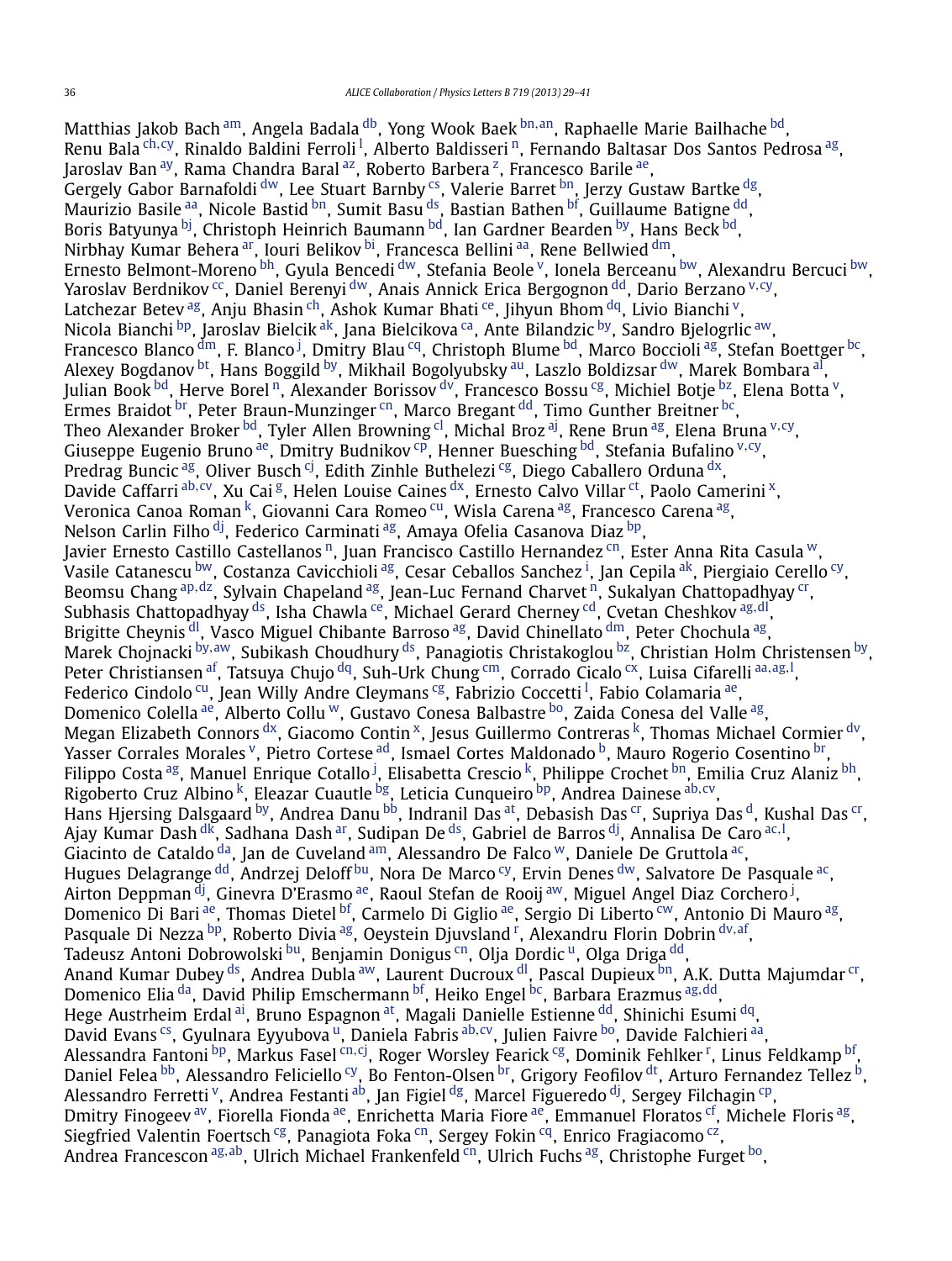Mario Fusco Girard <sup>ac</sup>, Jens Joergen Gaardhoje [by,](#page-11-0) Martino Gagliardi <sup>v</sup>, Alberto Gago <sup>ct</sup>, Mauro Gallio <sup>v</sup>, Dhevan Raja Gangadharan <[s](#page-11-0)up>s</sup>, Paraskevi Ganoti <sup>cb</sup>, Jose Garabatos <sup>cn</sup>, Edmundo Garcia-Solis <sup>m</sup>, Irakli Garishvili <sup>bs</sup>, Jochen Gerhard <sup>am</sup>, Marie Germain <sup>dd</sup>, Claudio Geuna <sup>n</sup>, Mihaela Gheata <sup>[bb](#page-11-0), ag</sup>, Andrei Geae Gheata <sup>ag</sup>, Bruno Ghidini <sup>ae</sup>, Premomoy Ghosh <sup>ds</sup>, Paola Gianotti <sup>bp</sup>, Martin Robert Girard <sup>du</sup>, Paolo Giubellino <sup>ag</sup>, Ewa Gladysz-Dziadus <sup>[dg](#page-12-0)</sup>, Peter Glassel <sup>cj</sup>, Ramon Gomez <sup>[di](#page-12-0),[k](#page-11-0)</sup>, Elena Gonzalez Ferreiro <sup>p</sup>, Laura Helena Gonzalez-Trueba <sup>bh</sup>, Pedro Gonzalez-Zamora <sup>[j](#page-11-0)</sup>, Sergey Gorbunov <sup>am</sup>, Ankita Goswami <sup>ci</sup>, Sven Gotovac <sup>df</sup>, Lukasz Kamil Graczykowski <sup>[du](#page-12-0)</sup>, Robert Grajcarek <sup>cj</sup>, Alessandro Grelli <sup>aw</sup>, Costin Grigoras [ag,](#page-11-0) Alina Gabriela Grigoras ag, Vladislav Grigoriev [bt,](#page-11-0) Ara Grigoryan [a,](#page-10-0) Smbat Grigoryan [bj,](#page-11-0) Boris Grinyov<sup>c</sup>, Nevio Grion<sup>cz</sup>, Philippe Gros<sup>af</sup>, Jan Fiete Grosse-Oetringhaus<sup>[ag](#page-11-0),[∗](#page-12-0)</sup>, Jean-Yves Grossiord<sup>[dl](#page-12-0)</sup>, Raffaele Grosso<sup>ag</sup>, Fedor Guber [av,](#page-11-0) Rachid Guernane [bo,](#page-11-0) Barbara Guerzoni [aa,](#page-11-0) Maxime Rene Joseph Guilbaud [dl,](#page-12-0) Kristjan Herlache Gulbrandsen [by,](#page-11-0) Hrant Gulkanyan [a,](#page-10-0) Taku Gunji [dp,](#page-12-0) Anik Gupta<sup>ch</sup>, Ramni Gupta<sup>ch</sup>, Rudige[r](#page-11-0) Haake <sup>bf</sup>, Oystein Senneset Haaland <sup>r</sup>, Cynthia Marie Hadjidakis <sup>[at](#page-11-0)</sup>, Maria Haiduc <sup>bb</sup>, Hideki Hamagaki <sup>dp</sup>, Gergoe Hamar <sup>[dw](#page-12-0)</sup>, Byounghee Han <sup>[t](#page-11-0)</sup>, Luke David Hanratty <sup>cs</sup>, Alexander Hansen [by,](#page-11-0) Zuzana Harmanova [al,](#page-11-0) John William Harris [dx,](#page-12-0) Matthias Hartig [bd,](#page-11-0) Austin Harton [m,](#page-11-0) Despoina Hatzifotiadou <sup>cu</sup>, Shinichi Hayashi [dp,](#page-12-0) Arsen Hayrapetyan [ag](#page-11-0), [a,](#page-10-0) Stefan Thomas Heckel [bd,](#page-11-0) Markus Ansgar Heide <sup>bf</sup>, Haavard Helstrup [ai,](#page-11-0) Andrei Ionut Herghelegiu [bw,](#page-11-0) Gerardo Antonio Herrera Corral<sup>k</sup>, Norbert Herrmann<sup>cj</sup>, Benjamin Andreas Hess [dr,](#page-12-0) Kristin Fanebust Hetland [ai,](#page-11-0) Bernard Hicks <sup>dx</sup>, Boris Hippolyte <sup>bi</sup>, Yasuto Hori <sup>dp</sup>, Peter Zahariev Hristov <sup>ag</sup>, Ivana H[r](#page-11-0)ivnacova <[s](#page-11-0)up>a[t](#page-11-0)</sup>, Meidana Huang <sup>r</sup>, Thomas Humanic <sup>s</sup>, Dae Sung Hwang <sup>t</sup>, Raphaelle Ichou <sup>bn</sup>, Radiy Ilkaev <sup>cp</sup>, Iryna Ilkiv <sup>bu</sup>, Motoi Inaba <sup>dq</sup>, Elisa Incani <sup>w</sup>, Pier Giaio Innocenti <sup>ag</sup>, Gian Michele Innocenti<sup>v</sup>, Mikhail Ippolitov<sup>cq</sup>, Muhammad Irfan<sup>q</sup>, Cristian Geae Ivan<sup>cn</sup>, Vladimir Ivanov  $\text{cc}$  $\text{cc}$  $\text{cc}$ , Andrey Ivanov  $\text{dt}$ , Marian Ivanov  $\text{ca}$  $\text{ca}$  $\text{ca}$ , Oleksii Ivanytskyi  $\text{c}$ , Adam Wlodzimierz Jacholkowski<sup>z</sup>, Peter Jacobs <sup>br</sup>, Haeng Jin Jang <sup>bl</sup>, Malgorzata Anna Janik <sup>du</sup>, Rudolf Janik [aj](#page-11-0), Sandun Jayarathna [dm,](#page-12-0) Satyajit Jena [ar,](#page-11-0) Deeptanshu Manu Jha [dv,](#page-12-0) Raul Tonatiuh Jimenez Bustamante [bg,](#page-11-0) Peter Graham Jones Cs, Hyung Taik Jung [an,](#page-11-0) Anton Jusko Cs, Alexei Kaidalov<sup>ax</sup>, Sebastian Kalcher [am,](#page-11-0) Peter Kalinak <sup>ay</sup>, Tuomo Esa Aukusti Kalliokoski [ap,](#page-11-0) Alexander Philipp Kalweit [be](#page-11-0)*,*[ag,](#page-11-0) Ju Hwan Kang [dz,](#page-12-0) Vladimir Kaplin [bt,](#page-11-0) Ayben Karasu Uysal [ag](#page-11-0)*,*[dy](#page-12-0)*,*[bm,](#page-11-0) Oleg Kar[av](#page-11-0)ichev<sup>av</sup>, Tatiana Karavicheva [av,](#page-11-0) Evgeny Karpechev av, Andrey Kazantsev <sup>cq</sup>, Udo Wolfgang Kebschull [bc,](#page-11-0) Ralf Keidel [ea,](#page-12-0) Palash Khan Cr, Shuaib Ahmad Khan [ds](#page-12-0), Mohisin Mohammed Khan <sup>q</sup>, Kamal Hussain Khan <sup>o</sup>, Alexei Khanzadeev <sup>cc</sup>, Yury Kharlov <sup>au</sup>, Bjarte Kileng <sup>[ai](#page-11-0)</sup>, Beomkyu Kim <sup>dz</sup>, Jin Sook Kim <sup>an</sup>, Jonghyun Kim <sup>t</sup>, Dong Jo Kim <sup>ap</sup>, Do Won Kim <sup>[an,](#page-11-0)bl</sup>, Taesoo Kim <sup>dz</sup>, Se Yong Kim <sup>[t](#page-11-0)</sup>, Mimae Kim <sup>an</sup>, Minwoo Kim <sup>[dz](#page-12-0)</sup>, Stefan Kirsch <sup>am</sup>, Ivan Kisel <sup>am</sup>, Sergey Kiselev <sup>ax</sup>, Adam Ryszard Kisiel <sup>du</sup>, Jenni[f](#page-11-0)er Lynn Klay <sup>f</sup>, Jochen Klein <sup>cj</sup>, Christian Klein-Bosing <sup>bf</sup>, Michael Kliemant [bd,](#page-11-0) Alexander Kluge [ag](#page-11-0), Michael Linus Knichel [cn,](#page-12-0) Anders Garritt Knospe [dh,](#page-12-0) Markus Kohler <sup>[cn](#page-12-0)</sup>, Thorsten Kollegger <sup>am</sup>, Anatoly Kolojvari <sup>[dt](#page-12-0)</sup>, Mikhail Kompaniets <sup>dt</sup>, Valery Kondratiev <sup>dt</sup>, Natalia Kondratyeva <sup>bt</sup>, Artem Konevskih <sup>av</sup>, Vladimir Kovalenko <sup>dt</sup>, Marek Kowalski <sup>[dg](#page-12-0)</sup>, Serge Kox <sup>bo</sup>, Greeshma Koyithatta Meethaleveedu <sup>ar</sup>, Jiri Kral <sup>ap</sup>, Ivan Kralik <sup>ay</sup>, Frederick Kramer <sup>bd</sup>, Adela Kravcakova [al,](#page-11-0) Tobias Krawutschke [cj](#page-12-0)*,*[ah,](#page-11-0) Michal Krelina [ak,](#page-11-0) Matthias Kretz [am,](#page-11-0) Marian Krivda [cs](#page-12-0)*,*[ay,](#page-11-0) Filip Krizek <sup>ap</sup>, Miroslav Krus <sup>ak</sup>, Evgeny Kryshen <sup>[cc](#page-11-0)</sup>, Mikolaj Krzewicki <sup>cn</sup>, Yury Kucheriaev <sup>cq</sup>, Thanushan Kugathasan <sup>ag</sup>, Christian Claude Kuhn <sup>bi</sup>, Paul Kuijer <sup>[bz](#page-11-0)</sup>, Igor Kulakov <sup>[bd](#page-11-0)</sup>, Jitendra Kumar <sup>ar</sup>, Podist Kurashvili [bu](#page-11-0), A. Kurepin <sup>[av](#page-11-0)</sup>, A.B. Kurepin <sup>av</sup>, Alexey Kuryakin <sup>cp</sup>, Svetlana Kushpil <sup>ca</sup>, Vasily Kushpil Ca, Henning Kvaerno <sup>u</sup>, Min Jung Kweon CJ, Youngil Kwon [dz,](#page-12-0) Pedro Ladron de Guevara [bg,](#page-11-0) Igo[r](#page-11-0) Lakomov <sup>at</sup>, Rune Langoy <sup>r</sup>, Sarah Louise La Pointe <sup>aw</sup>, Camilo Ernesto Lara <sup>bc</sup>, Antoine Xavier Lardeux [dd,](#page-12-0) Paola La Rocca<sup> z</sup>, Ramona Lea <sup>x</sup>, Mateusz Lechman <sup>ag</sup>, Ki Sang Lee <sup>an</sup>, Sung Chul Lee [an,](#page-11-0) Graham Richard Lee <sup>cs</sup>, Iosif Legrand [ag,](#page-11-0) Joerg Walter Lehnert [bd,](#page-11-0) Matthieu Laurent Lenhardt <sup>cn</sup>, Vito Lenti <sup>da</sup>, Hermes Leon <sup>bh</sup>, Ildefonso Leon Monzon <sup>di</sup>, He[r](#page-11-0)mes Leon Vargas <sup>bd</sup>, Peter Levai <sup>dw</sup>, Shuang Li <sup>g</sup>, Jaen Lien <sup>r</sup>, Roman Lietava <sup>[cs](#page-12-0)</sup>, Svein Lindal <sup>u</sup>, Volker Lindenstruth <sup>am</sup>, Christian Lippmann <sup>[cn](#page-12-0), ag</[s](#page-11-0)up>, Michael Annan Lisa <sup>s</sup>, Hans Martin Ljunggren <sup>af</sup>, Pe[r](#page-11-0)-Ivar Loenne <sup>r</sup>, Vera Loggins <sup>dv</sup>, Vitaly Loginov <sup>bt</sup>, Daniel Lohner <sup>[cj](#page-12-0)</sup>, Constantinos Loizides <sup>br</sup>, Kai Krister Loo <sup>[ap](#page-11-0)</sup>, Xavier Bernard Lopez <sup>[bn](#page-11-0)</sup>, Ernesto Lopez Torres <sup>[i](#page-11-0)</sup>, Gunnar Lovhoiden <sup>u</sup>, Xianguo Lu <sup>[cj](#page-12-0)</sup>, Philipp Luettig [bd,](#page-11-0) Marcello Lunardon [ab,](#page-11-0) Jiebin Luo <sup>[g](#page-11-0)</sup>, Grazia Luparello <sup>aw</sup>, Cinzia Luzzi <sup>ag</sup>, Rongrong Ma<sup>[dx](#page-12-0)</sup>, Ke Ma [g,](#page-11-0) Dilan Minthaka Madagodahettige-Don [dm,](#page-12-0) Alla Maevskaya [av,](#page-11-0) Magnus Mager [be](#page-11-0)*,*[ag,](#page-11-0)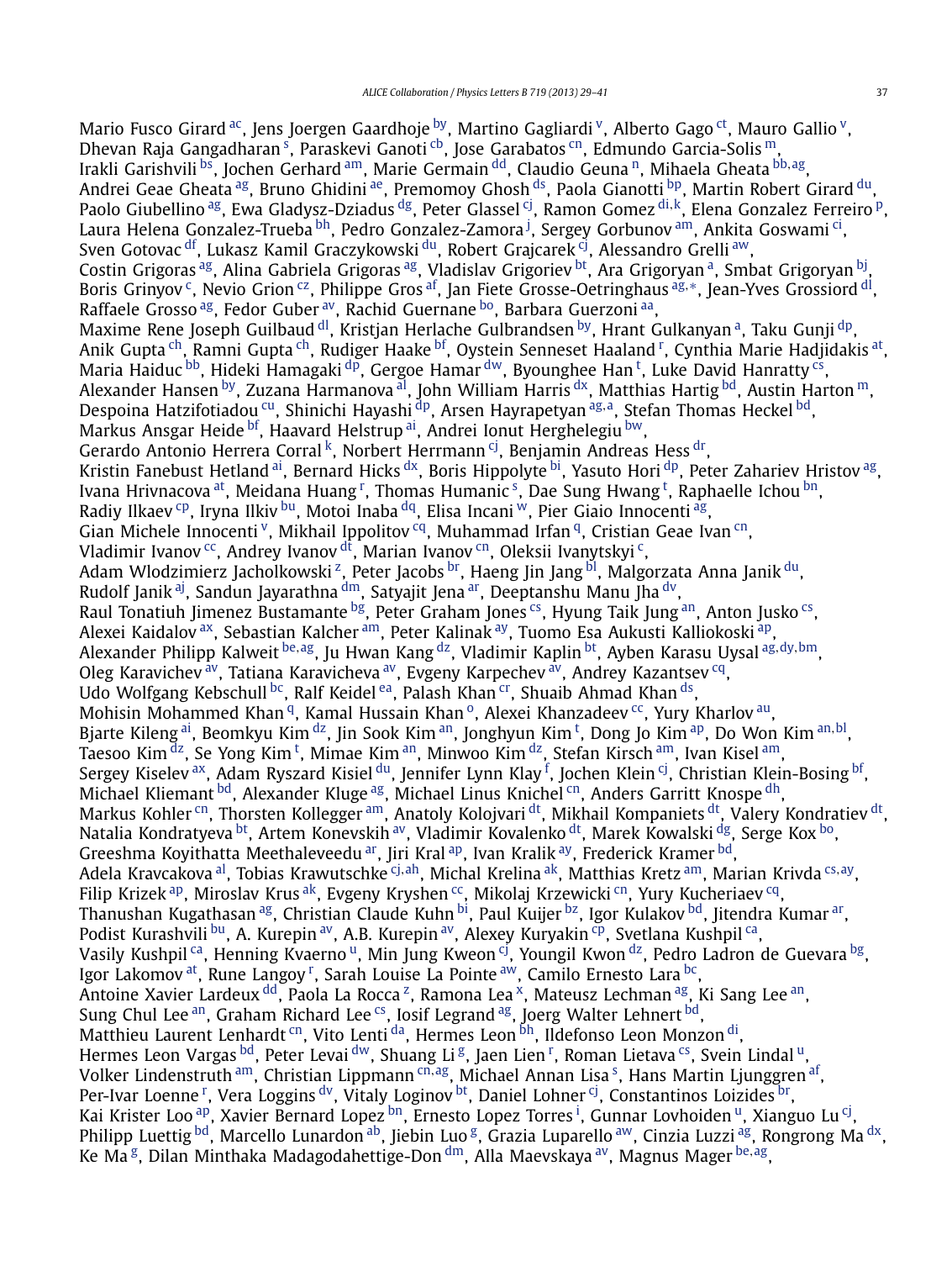Durga Prasad Mahapatra <sup>az</sup>, Antonin Maire <sup>cj</sup>, Mikhail Malaev <sup>cc</sup>, Ivonne Alicia Maldonado Cervantes <sup>bg</sup>, Ludmila Malinina <sup>[bj](#page-11-0),[i](#page-12-0)</sup>, Dmitry Mal'Kevich <sup>ax</sup>, Peter Malzacher <sup>cn</sup>, Alexander Mamonov <sup>cp</sup>, Loic Henri Antoine Manceau <sup>cy</sup>, Lalit Kumar Mangotra <sup>ch</sup>, Vladislav Manko <sup>cq</sup>, Franck Manso <sup>bn</sup>, Vito Manzari [da,](#page-12-0) Yaxian Mao [g,](#page-11-0) Massimiliano Marchisone [bn](#page-11-0)*,*[v,](#page-11-0) Jiri Mares [ba,](#page-11-0) Giacomo Vito Margagliotti [x](#page-11-0)*,*[cz,](#page-12-0) Anselmo Margotti <sup>cu</sup>, Ana Maria Marin <sup>cn</sup>, Christina Markert <sup>[dh](#page-12-0)</sup>, Marco Marquard <sup>bd</sup>, Irakli Martashvili <sup>do</sup>, Nicole Alice Martin<sup>cn</sup>, Paolo Martinengo<sup>ag</sup>, Mario Ivan Martinez <sup>b</sup>, Arnulfo Martinez Davalos <sup>bh</sup>, Gines Martinez Garcia [dd,](#page-12-0) Yevgen Martynov<sup>c</sup>, Alexis Jean-Michel Mas dd, Silvia Masciocchi [cn,](#page-12-0) Massimo Masera <sup>v</sup>, Alberto Masoni<sup>cx</sup>, Laure Marie Massacrier <sup>dd</sup>, Annalisa Mastroserio <sup>ae</sup>, Adam Tomasz Matyja [dg](#page-12-0)*,*[dd](#page-12-0), Christoph Mayer [dg,](#page-12-0) Joel Mazer [do,](#page-12-0) Alessandra Maria Mazzoni [cw,](#page-12-0) Franco Meddi <sup>y</sup>, Arturo Alejandro Menchaca-Rocha <sup>bh</sup>, Jae Mercado Perez <sup>cj</sup>, Michal Meres <sup>[aj](#page-11-0)</sup>, Yas[u](#page-11-0)o Miake <sup>dq</sup>, Leonardo Milano <sup>v</sup>, Jovan Milosevic <sup>u,ii</sup>, Andre Mischke <sup>aw</sup>, Aditya Nath Mishra <sup>[ci](#page-12-0),as</sup>, Dariusz Miskowiec<sup>cn</sup>, Ciprian Mihai Mitu <sup>[bb](#page-11-0)</sup>, Sanshiro Mizuno <sup>[dq](#page-12-0)</sup>, Jocelyn Mlynarz <sup>[dv](#page-12-0)</sup>, Bedangadas Mohanty<sup>[ds](#page-12-0), [bx](#page-11-0)</sup>, Levente Molnar<sup>[dw](#page-12-0), [ag](#page-11-0), bi</sup>, Luis Manuel Montano Zetina<sup>[k](#page-11-0)</sup>, Marco Monteno<sup>cy</sup>, Esther Montes <sup>[j](#page-11-0)</sup>, Taebong Moon <sup>dz</sup>, Maurizio Morando <sup>ab</sup>, Denise Aparecida Moreira De Godoy <sup>dj</sup>, Sandra Moretto [ab,](#page-11-0) Astrid Morreale [ap,](#page-11-0) Andreas Morsch [ag,](#page-11-0) Valeria Muccifora [bp,](#page-11-0) Eugen Mudnic [df,](#page-12-0) Sanjib Muhuri [ds,](#page-12-0) Maitreyee Mukherjee ds, Hans Muller  $\frac{dg}{dg}$ , Marcelo Munhoz  $\frac{dj}{dg}$ , Sean Murray  $\frac{cg}{dg}$ , Luciano Musa <sup>ag</sup>, Jan Musinsky <sup>ay</sup>, Alfredo Musso <sup>cy</sup>, Basanta Kumar Nandi <sup>ar</sup>, Rosario Nania<sup>cu</sup>, Eugenio Nappi <sup>da</sup>, Christine Nattrass <sup>do</sup>, Tapan Kumar Nayak <sup>ds</sup>, Sergey Nazarenko <sup>cp</sup>, Alexander Nedosekin <sup>ax</sup>, Maria Nicassio<sup>[ae](#page-11-0), cn</sup>, Mihai Niculescu <sup>[bb](#page-11-0), ag</sup>, Bae Svane Nielsen <sup>by</sup>, Takafumi Niida <sup>dq</sup>, Sergey Nikolaev <sup>cq</sup>, Vedran Nikolic <sup>co</sup>, Sergey Nikulin <sup>cq</sup>, Vladimir Nikulin <sup>cc</sup>, Bjorn Steven Nilsen <sup>cd</sup>, Mads Stormo Nilsson <sup>u</sup>, Francesco Noferini <sup>c[u,](#page-11-0) [l](#page-11-0)</sup>, Petr Nomokonov <sup>bj</sup>, Gerardus Nooren<sup>aw</sup>, Norbert Novitzky <sup>ap</sup>, Alexandre Nyanin<sup>cq</sup>, Anitha Nyatha <sup>ar</sup>, Casper Nygaard <sup>by</sup>, Joakim Ingema[r](#page-11-0) Nystrand <sup>r</sup>, Alexander Ochirov <sup>dt</sup>, Helmut Oskar Oeschler <sup>[be](#page-11-0),ag</sup>, Saehanseul Oh <sup>[dx](#page-12-0)</sup>, Sun Kun Oh<sup>an</sup>, Janusz Oleniacz <sup>du</sup>, Antonio Carlos Oliveira Da Silva <sup>[dj](#page-12-0)</sup>, Chiara Oppedisano <sup>cy</sup>, Antonio Ortiz Velasquez [af](#page-11-0)*,*[bg,](#page-11-0) Anders Nils Erik Oskarsson [af,](#page-11-0) Piotr Krystian Ostrowski [du,](#page-12-0) Jacek Tomasz Otwinowski [cn,](#page-12-0) Ken Oyama [cj,](#page-12-0) Kyoichiro Ozawa [dp,](#page-12-0) Yvonne Chiara Pachmayer cj, Milos Pachr<sup>ak</sup>, Fatima Padilla <sup>v</sup>, Paola Pagano <sup>ac</sup>, Guy Paic <sup>bg</sup>, Florian Painke <sup>am</sup>, Carlos Pajares <sup>p</sup>, Susanta Kumar Pal<sup>ds</sup>, Arvinder Singh Palaha<sup>cs</sup>, Armando Palmeri<sup>db</sup>, Vardanush Papikyan<u>a</u>, Giuseppe Pappalardo [db,](#page-12-0) Woo Jin Park [cn,](#page-12-0) Annika Passfeld [bf,](#page-11-0) Blahoslav Pastircak [ay,](#page-11-0) Dmitri Ivanovich Patalakha [au,](#page-11-0) Vincenzo Paticchio [da,](#page-12-0) Biswarup Paul <sup>cr</sup>, Alexei Pavlinov [dv,](#page-12-0) Tomasz Ja[n](#page-11-0) Pawlak <sup>du</sup>, Thomas Peitzmann <sup>aw</sup>, Hugo Denis Antonio Pereira Da Costa <sup>n</sup>, Elienos Pereira De Oliveira Filho <sup>dj</sup>, Dmitri Peresunko <sup>cq</sup>, Carlos Eugenio Perez Lara <sup>bz</sup>, Diego Perini <sup>ag</sup>, Davide Perrino [ae,](#page-11-0) Wiktor Stanislaw Peryt [du,](#page-12-0) Alessandro Pesci [cu,](#page-12-0) Vladimir Peskov [ag](#page-11-0)*,*[bg,](#page-11-0) Yury Pestov [e,](#page-11-0) Vojtech Petracek [ak,](#page-11-0) Michal Petran ak, Mariana Petris [bw](#page-11-0), Plamen Rumenov Petrov CS, Mihai Petrovici [bw,](#page-11-0) Catia Petta<sup>2</sup>, Stefano Piano <sup>c[z](#page-11-0)</sup>, Miroslav Pikna<sup>[aj](#page-11-0)</sup>, Philippe Pillot <sup>dd</sup>, Ombretta Pinazza<sup>ag</sup>, Lawrence Pinsky [dm,](#page-12-0) Nora Pitz [bd](#page-11-0), Danthasinghe Piyarathna [dm](#page-12-0), Mirko Planinic<sup>co</sup>, Mateusz Andrzej Ploskon [br,](#page-11-0) Jan Marian Pluta [du,](#page-12-0) Timur Pocheptsov [bj,](#page-11-0) Sona Pochybova [dw](#page-12-0), Pedro Luis Manuel Podesta Lerma [di](#page-12-0), Martin Poghosyan [ag,](#page-11-0) Karel Polak [ba,](#page-11-0) Boris Polichtchouk [au,](#page-11-0) Amalia Pop [bw,](#page-11-0) Sarah Porteboeuf-Houssais [bn,](#page-11-0) Vladimir Pospisil [ak,](#page-11-0) Baba Potukuchi [ch,](#page-12-0) Sidharth Kumar Prasad <sup>[dv](#page-12-0)</sup>, Roberto Preghenella <sup>[cu](#page-12-0), [l](#page-11-0)</sup>, Francesco Prino <sup>cy</sup>, Claude Andre Pruneau <sup>dv</sup>, Igor Pshenichnov<sup>av</sup>, Giovanna Puddu <sup>w</sup>, Valery Punin <sup>cp</sup>, Marian Putis <sup>al</sup>, Jorn Henning Putschke [dv,](#page-12-0) Emanuele Quercigh<sup>ag</sup>, Henrik Qvigstad<sup>u</sup>, Alexandre Rachevski<sup>cz</sup>, Alphonse Rademakers<sup>ag</sup>, Tomi Samuli Raiha [ap,](#page-11-0) Jan Rak ap, Andry Malala Rakotozafindrabe <sup>n</sup>, Luciano Ramello [ad,](#page-11-0) Abdiel Ramirez Reyes <sup>k</sup>, Rashmi Raniwala <sup>ci</sup>, Sudhir Raniwala <sup>ci</sup>, Sami Sakari Rasanen <sup>ap</sup>, Bogdan Theodor Rascanu <sup>[bd](#page-11-0)</sup>, Deepika Rathee <sup>ce</sup>, Kenneth Francis Read <sup>do</sup>, Jean-Sebastien Real <sup>bo</sup>, Krzysztof Redlich <sup>[bu](#page-11-0),bv</sup>, Rosi Jan Reed <sup>dx</sup>, Attiq U[r](#page-11-0) Rehman <sup>r</sup>, Patrick Reichelt <sup>bd</sup>, Martijn Reicher <sup>aw</sup>, Rainer Arno Ernst Renfordt <sup>bd</sup>, Anna Rita Reolon <sup>bp</sup>, Andrey Reshetin <sup>[av](#page-11-0)</sup>, Felix Vincenz Rettig <sup>am</sup>, Jean-Pierre Revol<sup>ag</sup>, Klaus Johannes Reygers <sup>cj</sup>, Lodovico Riccati <sup>cy</sup>, Renato Angelo Ricci <sup>bq</sup>, Tuva Richert <sup>af</sup>, Matthias Rudolph Richter<sup>u</sup>, Petra Riedler <sup>ag</sup>, Werner Riegler <sup>ag</sup>, Francesco Riggi <sup>[z](#page-11-0), db</sup>, Ma[r](#page-11-0)io Rodriguez Cahuantzi <sup>b</sup>, Alis Rodriguez Manso <sup>bz</sup>, Ketil Roed <sup>r,u</sup>, David Rohr <sup>am</sup>, Dieter Rohrich <sup>r</sup>, Rosa Romita<sup>[cn](#page-12-0),dc</sup>, Federico Ronchetti <sup>bp</sup>, Philippe Rosnet <sup>bn</sup>, Stefan Rossegger <sup>ag</sup>, Andrea Rossi <sup>[ag,](#page-11-0) ab</sup>, Christelle Sophie Roy <sup>bi</sup>, Pradip Kumar Roy <sup>cr</sup>, Antonio Juan Rubio Montero <sup>[j](#page-11-0)</sup>, Rinaldo Rui <sup>x</sup>,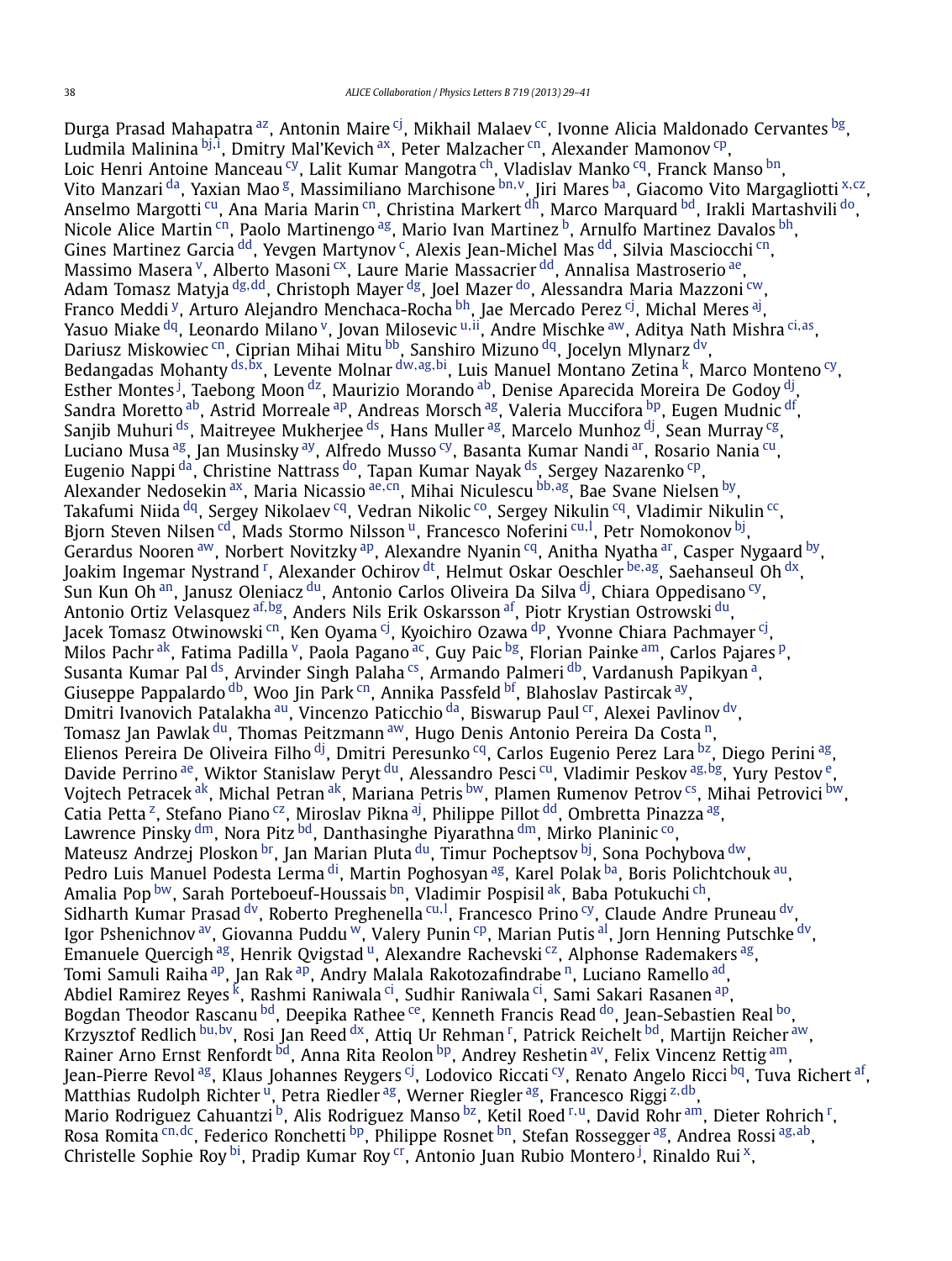<span id="page-10-0"></span>Riccardo Russo<sup>[v](#page-11-0)</sup>, Evgeny Ryabinkin<sup>cq</sup>, Andrzej Rybicki<sup>dg</sup>, Sergey Sadovsky<sup>au</sup>, Karel Safarik <sup>ag</sup>, Raghunath Sahoo <sup>as</sup>, Pradip Kumar Sahu <sup>az</sup>, Jogender Saini <sup>ds</sup>, Hiroaki Sakaguchi <sup>aq</sup>, Shingo Sakai <sup>br</sup>, Do[s](#page-11-0)atsu Sakata <sup>dq</sup>, Carlos Albert Salgado <sup>p</sup>, Jai Salzwedel <sup>s</sup>, Sanjeev Singh Sambyal <sup>ch</sup>, Vladimir Samsonov<sup>cc</sup>, Xitzel Sanchez Castro [bi,](#page-11-0) Ladislav Sandor [ay](#page-11-0), Andres Sandoval [bh](#page-11-0), Masato Sano [dq,](#page-12-0) Gianluca Sant[ag](#page-11-0)ati <sup>z</sup>, Romua[l](#page-11-0)do Santoro <sup>ag, l</sup>, Juho Jaako Sarkamo <sup>ap</sup>, Eugenio Scapparone <sup>cu</sup>, Fernando Scarlassara [ab,](#page-11-0) Rolf Paul Scharenberg [cl,](#page-12-0) Claudiu Cornel Schiaua [bw](#page-11-0), Rainer Martin Schicker [cj,](#page-12-0) Christian Joachim Schmidt<sup>cn</sup>, Hans Rudolf Schmidt<sup>[dr](#page-12-0)</sup>, Simone Schuchmann [bd,](#page-11-0) Jurgen Schukraft<sup>ag</sup>, Tim Schuster [dx,](#page-12-0) Yves Roland Schutz [ag](#page-11-0)*,*[dd](#page-12-0), Kilian Eberhard Schwarz [cn,](#page-12-0) Kai Oliver Schweda [cn,](#page-12-0) Gilda Scioli<sup>aa</sup>, Enrico Scomparin<sup>cy</sup>, Patrick Aaron Scott<sup>cs</sup>, Rebecca Scott<sup>do</sup>, Gianfranco Segato <sup>ab</sup>, Ilya Selyuzhenkov [cn](#page-12-0), Serhiy Senyukov [bi,](#page-11-0) Jeewon Seo [cm,](#page-12-0) Sergio Serci [w,](#page-11-0) Eulogio Serradilla [j](#page-11-0)*,*[bh,](#page-11-0) Adrian Sevcenco <sup>[bb](#page-11-0)</sup>, Alexandre Shabetai <sup>dd</sup>, Galina Shabratova <sup>bj</sup>, Ruben Shahoyan <sup>ag</sup>, Natasha Sharma <sup>[ce](#page-11-0),do</sup>, Sat[i](#page-11-0)sh Sharma <sup>ch</sup>, Rohini Sharma <sup>ch</sup>, Kenta Shigaki <sup>aq</sup>, Katherin Shtejer <sup>i</sup>, Yury Sibiriak <sup>cq</sup>, Eva Sicking <sup>bf</sup>, Sabyasachi Siddhanta<sup>cx</sup>, Teodor Siemiarczuk <sup>bu</sup>, David Olle Rickard Silvermyr <sup>cb</sup>, Catherine Silvestre <sup>bo</sup>, Goran Simatovic [bg](#page-11-0)*,*[co,](#page-12-0) Giuseppe Simonetti [ag,](#page-11-0) Rama Narayana Singaraju [ds,](#page-12-0) Ranbir Singh [ch,](#page-12-0) Subhash Singha <sup>[ds](#page-12-0),bx</sup>, Vikas Singhal <sup>ds</sup>, Bikash Sinha <sup>ds</sup>, Tinku Sinha <sup>cr</sup>, Branislav Sitar <sup>[aj](#page-11-0)</sup>, Mario Sitta <sup>ad</sup>, Be[r](#page-11-0)nhard Skaali <sup>u</sup>, Kyrre Skjerdal <sup>r</sup>, Radek Sm[ak](#page-11-0)al <sup>ak</sup>, Nikolai Smirnov <sup>[dx](#page-12-0)</sup>, Raimond Snellings <sup>[aw](#page-11-0)</sup>, Carsten Sogaard <sup>[by](#page-11-0),af</sup>, Ron Ariel Sol[t](#page-11-0)z <sup>bs</sup>, Hyungsuk Son <sup>t</sup>, Jihye Song <sup>[cm](#page-12-0)</sup>, Myunggeun Song <sup>dz</sup>, Csaba Soos <sup>ag</sup>, Francesca Soramel [ab,](#page-11-0) Iwona Sputowska [dg,](#page-12-0) Martha Spyropoulou-Stassinaki [cf,](#page-12-0) Brijesh Kumar Srivastava [cl,](#page-12-0) Johanna Stachel <[s](#page-11-0)up>cj</sup>, Ionel Stan <sup>bb</sup>, Grzegorz Stefanek <sup>bu</sup>, Matthew Steinpreis <sup>s</sup>, Evert Anders Stenlund <sup>af</sup>, Gideon Francois Steyn <sup>cg</sup>, Johannes Hendrik Stiller <sup>cj</sup>, Diego Stocco <sup>dd</sup>, Mikhail Stolpovskiy <sup>au</sup>, Peter Strmen <sup>aj</sup>, Alexandre Alarcon do Passo Suaide <sup>dj</sup>, Martin Alfonso Subieta Vasquez <sup>v</sup>, Toru Sugitate <sup>aq</sup>, Christophe Pierre Suire [at,](#page-11-0) Rishat Sultanov [ax,](#page-11-0) Michal Sumbera <sup>ca</sup>, Tatjana Susa <sup>co</sup>, Timothy Symons [br,](#page-11-0) Alejandro Szanto de Toledo <sup>dj</sup>, Imrich Szarka <sup>[aj](#page-11-0)</sup>, Adam Szczepankiewicz <sup>[dg](#page-12-0), ag</sup>, A[r](#page-11-0)tur Krzysztof Szostak <sup>r</sup>, Maciej Szymanski [du,](#page-12-0) Jun Takahashi [dk,](#page-12-0) Daniel Jesus Tapia Takaki [at,](#page-11-0) Attilio Tarantola Peloni [bd,](#page-11-0) Alfonso Tarazona Martinez  $a^g$ , Arturo Tauro  $a^g$ , Guillermo Tejeda Munoz  $b$ , Adriana Telesca  $a^g$ , Cristina Terrevoli<sup>ae</sup>, Jochen Mathias Thader <sup>[cn](#page-12-0)</sup>, Deepa Thomas <sup>[aw](#page-11-0)</sup>, Raphael Noel Tieulent <sup>[dl](#page-12-0)</sup>, Anthony Timmins [dm,](#page-12-0) David Tlusty [ak,](#page-11-0) Alberica Toia [am](#page-11-0)*,*[ab](#page-11-0)*,*[cv,](#page-12-0) Hisayuki Torii [dp,](#page-12-0) Luca Toscano [cy,](#page-12-0) Victor Trubnikov <[s](#page-11-0)up>c</sup>, David Christopher Truesdale <sup>s</sup>, Wladyslaw Henryk Trzaska <sup>ap</sup>, Tomoya Tsuji <sup>dp</sup>, Alexand[r](#page-11-0) Tumkin <sup>cp</sup>, Rosario Turrisi <sup>cv</sup>, Trine Spedstad Tveter <sup>u</sup>, Jason Glyndwr Ulery <sup>bd</sup>, Kjetil Ullaland <sup>r</sup>, Jochen Ulrich <sup>[bk](#page-11-0), bc</sup>, Antonio Uras <sup>dl</sup>, Jozef Urban <sup>al</sup>, Guido Marie Urciuoli<sup>cw</sup>, Gianluca Usai<sup>w</sup>, Michal Vajzer <sup>[ak](#page-11-0), ca</sup>, Martin Vala <sup>[bj](#page-11-0), ay</sup>, Lizardo Valencia Palomo <sup>[at](#page-11-0)</sup>, Sara Vallero <sup>cj</sup>, Pierre Vande Vyvre <sup>ag</sup>, Marco van Leeuwen [aw,](#page-11-0) Luigi Vannucci <sup>bq</sup>, Aurora Diozcora Vargas <sup>b</sup>, Raghava Varma <sup>ar</sup>, Maria Vasileiou <sup>cf</sup>, Andrey Vasiliev<sup>cq</sup>, Vladimir Vechernin <sup>dt</sup>, Misha Veldhoen <sup>[aw](#page-11-0)</sup>, Massimo Venaruzzo<sup>x</sup>, Ermanno Vercellin<sup>v</sup>, Sergio Vergara<sup>b</sup>, Renaud Vernet<sup>h</sup>, Marta Verweij<sup>aw</sup>, Linda Vickovic <sup>df</sup>, Giuseppe Viesti <sup>ab</sup>, Jussi Viinikainen <sup>ap</sup>, Zabulon Vilakazi <sup>cg</sup>, Orlando Villalobos Baillie <sup>cs</sup>, Yury Vinogradov <sup>cp</sup>, Alexander Vinogradov<sup>cq</sup>, Leonid Vinogradov<sup>dt</sup>, Tiziano Virgili<sup>ac</sup>, Yogendra Viyogi<sup>ds</sup>, Alexander Vodopianov [bj,](#page-11-0) Sergey Voloshin [dv,](#page-12-0) Kirill Voloshin [ax](#page-11-0), Giacomo Volpe [ag](#page-11-0), Barthelemy von Haller [ag,](#page-11-0) Ivan Vorobyev [dt,](#page-12-0) Danilo Vranic [cn,](#page-12-0) Janka Vrlakova [al,](#page-11-0) Bogdan Vulpescu [bn,](#page-11-0) Alexey Vyushin <sup>cp</sup>, Bo[r](#page-11-0)is Wa[g](#page-11-0)ner <sup>r</sup>, Vladimir Wagner <sup>ak</sup>, Renzhuo Wan <sup>g</sup>, Yaping Wang <sup>g</sup>, Yifei Wang <sup>cj</sup>, Mengliang Wang <sup>g</sup>, Dong Wang <sup>g</sup>, Kengo Watanabe <sup>dq</sup>, Michael Weber <sup>dm</sup>, Johannes Wessels <sup>a[g,](#page-11-0) bf</sup>, Uwe Westerhoff <sup>bf</sup>, Jens Wiechula <sup>dr</sup>, Jon Wikne <sup>u</sup>, Martin Rudolf Wilde <sup>bf</sup>, Grzegorz Andrzej Wilk <sup>bu</sup>, Alexander Wilk [bf,](#page-11-0) Crispin Williams [cu,](#page-12-0) Bernd Stefan Windelband [cj,](#page-12-0) Leonidas Xaplanteris Karampatsos [dh,](#page-12-0) Chris G. Yaldo <sup>dv</sup>, Yorito Yamaguchi <sup>dp</sup>, Ho[n](#page-11-0)gyan Yang <sup>n,aw</sup>, Shiming Yang <sup>[r](#page-11-0)</sup>, Stanislav Yasnopolsky <sup>cq</sup>, JunGyu Yi<sup>cm</sup>, Zhongbao Yin <sup>g</sup>, In-Kwon Yoo <sup>cm</sup>, Jongik Yoon <sup>dz</sup>, Weilin Yu <sup>bd</sup>, Xianbao Yuan <sup>g</sup>, Igor Yushmanov<sup>cq</sup>, Valentina Zaccolo <sup>[by](#page-11-0)</sup>, Cenek Zach <sup>ak</sup>, Chiara Zampolli <sup>cu</sup>, Sergey Zaporozhets <sup>bj</sup>, Andrey Zarochentsev <sup>dt</sup>, Petr Zavada <sup>ba</sup>, Nikolai Zaviyalov <sup>cp</sup>, Hanna Paulina Zbroszczyk<sup> du</sup>, Pierre Zelnicek [bc,](#page-11-0) Sorin Ion Zgura [bb,](#page-11-0) Mikhail Zhalov<sup>cc</sup>, Haitao Zhan[g](#page-11-0) <sup>g</sup>, Xiaoming Zhang [br](#page-11-0), [bn](#page-11-0), g, Fengchu Zhou [g,](#page-11-0) You Zhou [aw,](#page-11-0) Daicui Zhou g, Hongsheng Zhu g, Jianhui Zhu g, Jianlin Zhu g, Xian[g](#page-11-0)rong Zhu<sup>g</sup>, Antonino Zichichi <sup>[aa](#page-11-0), [l](#page-11-0)</sup>, Alice Zimmermann <sup>[cj](#page-12-0)</sup>, Gennady Zinovjev <sup>c</sup>, Yannick Denis Zoccarato <sup>dl</sup>, Mykhaylo Zynovyev<sup>c</sup>, Maksym Zyzak [bd](#page-11-0)

<sup>a</sup> *A. I. Alikhanyan National Science Laboratory (Yerevan Physics Institute) Foundation, Yerevan, Armenia*

<sup>b</sup> *Benemérita Universidad Autónoma de Puebla, Puebla, Mexico*

<sup>c</sup> *Bogolyubov Institute for Theoretical Physics, Kiev, Ukraine*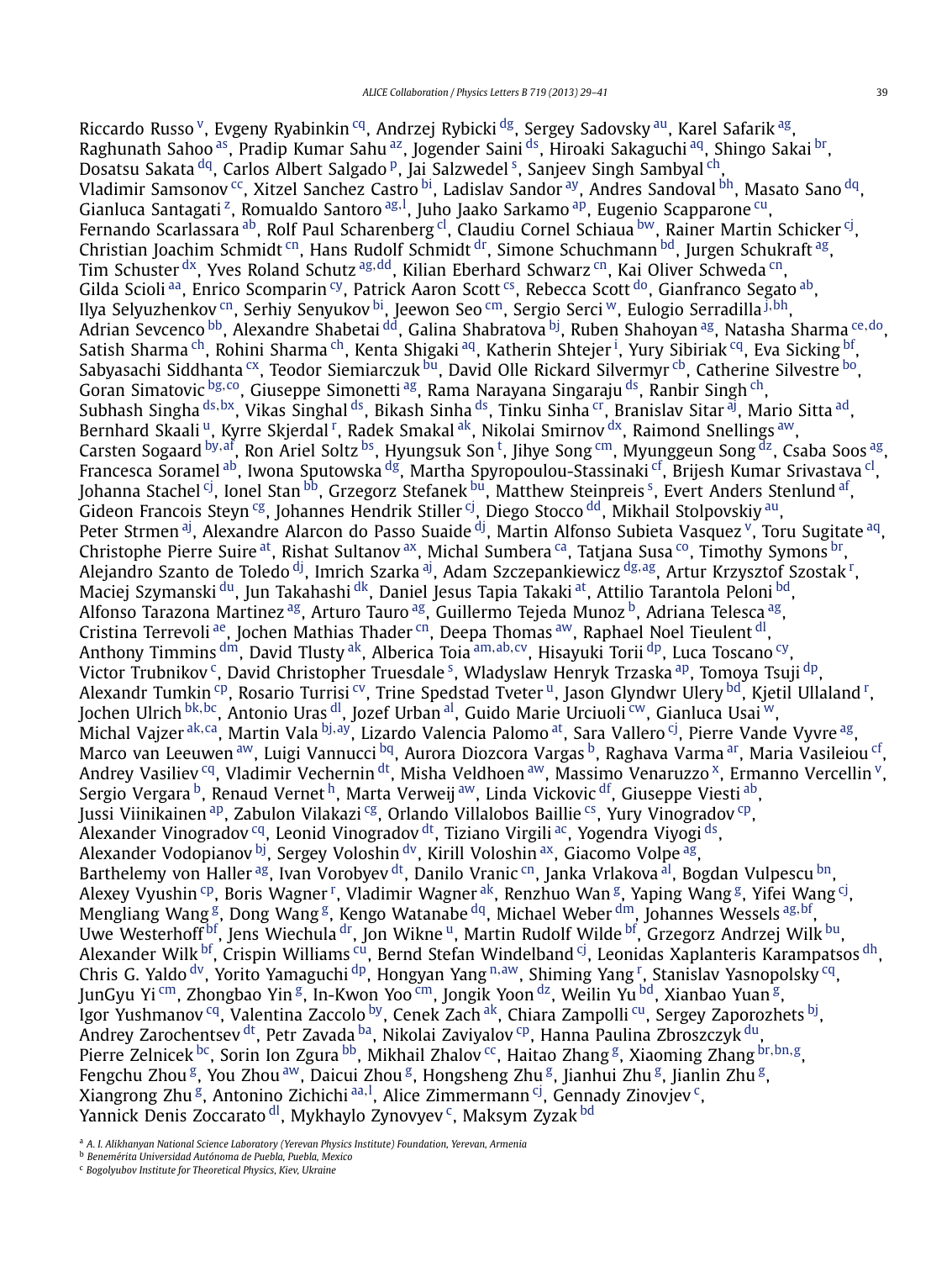<span id="page-11-0"></span><sup>d</sup> *Bose Institute, Department of Physics and Centre for Astroparticle Physics and Space Science (CAPSS), Kolkata, India*

- <sup>e</sup> *Budker Institute for Nuclear Physics, Novosibirsk, Russia*
- <sup>f</sup> *California Polytechnic State University, San Luis Obispo, CA, United States*
- <sup>g</sup> *Central China Normal University, Wuhan, China*
- <sup>h</sup> *Centre de Calcul de l'IN2P3, Villeurbanne, France*
- <sup>i</sup> *Centro de Aplicaciones Tecnológicas y Desarrollo Nuclear (CEADEN), Havana, Cuba*
- <sup>j</sup> *Centro de Investigaciones Energéticas Medioambientales y Tecnológicas (CIEMAT), Madrid, Spain*
- <sup>k</sup> *Centro de Investigación y de Estudios Avanzados (CINVESTAV), Mexico City and Mérida, Mexico*
- <sup>l</sup> *Centro Fermi Museo Storico della Fisica e Centro Studi e Ricerche "Enrico Fermi", Rome, Italy*
- <sup>m</sup> *Chicago State University, Chicago, IL, United States*
- <sup>n</sup> *Commissariat à l'Energie Atomique, IRFU, Saclay, France*
- <sup>o</sup> *COMSATS Institute of Information Technology (CIIT), Islamabad, Pakistan*
- <sup>p</sup> *Departamento de Física de Partículas and IGFAE, Universidad de Santiago de Compostela, Santiago de Compostela, Spain*
- <sup>q</sup> *Department of Physics Aligarh Muslim University, Aligarh, India*
- <sup>r</sup> *Department of Physics and Technology, University of Bergen, Bergen, Norway*
- <sup>s</sup> *Department of Physics, Ohio State University, Columbus, OH, United States*
- <sup>t</sup> *Department of Physics, Sejong University, Seoul, South Korea*
- <sup>u</sup> *Department of Physics, University of Oslo, Oslo, Norway*
- <sup>v</sup> *Dipartimento di Fisica dell'Università and Sezione INFN, Turin, Italy*
- <sup>w</sup> *Dipartimento di Fisica dell'Università and Sezione INFN, Cagliari, Italy*
- <sup>x</sup> *Dipartimento di Fisica dell'Università and Sezione INFN, Trieste, Italy*
- <sup>y</sup> *Dipartimento di Fisica dell'Università 'La Sapienza' and Sezione INFN, Rome, Italy*
- <sup>z</sup> *Dipartimento di Fisica e Astronomia dell'Università and Sezione INFN, Catania, Italy* aa *Dipartimento di Fisica e Astronomia dell'Università and Sezione INFN, Bologna, Italy*
- 
- ab *Dipartimento di Fisica e Astronomia dell'Università and Sezione INFN, Padova, Italy*
- ac *Dipartimento di Fisica 'E.R. Caianiello' dell'Università and Gruppo Collegato INFN, Salerno, Italy*
- ad *Dipartimento di Scienze e Innovazione Tecnologica dell'Università del Piemonte Orientale and Gruppo Collegato INFN, Alessandria, Italy*
- ae *Dipartimento Interateneo di Fisica 'M. Merlin' and Sezione INFN, Bari, Italy*
- af *Division of Experimental High Energy Physics, University of Lund, Lund, Sweden*
- ag *European Organization for Nuclear Research (CERN), Geneva, Switzerland*
- ah *Fachhochschule Köln, Köln, Germany*
- ai *Faculty of Engineering, Bergen University College, Bergen, Norway*
- aj *Faculty of Mathematics, Physics and Informatics, Comenius University, Bratislava, Slovakia*
- ak *Faculty of Nuclear Sciences and Physical Engineering, Czech Technical University in Prague, Prague, Czech Republic*
- al *Faculty of Science, P.J. Šafárik University, Košice, Slovakia*
- am *Frankfurt Institute for Advanced Studies, Johann Wolfgang Goethe-Universität Frankfurt, Frankfurt, Germany*
- an *Gangneung-Wonju National University, Gangneung, South Korea*
- ao *Gauhati University, Department of Physics, Guwahati, India*
- ap *Helsinki Institute of Physics (HIP) and University of Jyväskylä, Jyväskylä, Finland*
- aq *Hiroshima University, Hiroshima, Japan*
- ar *Indian Institute of Technology Bombay (IIT), Mumbai, India*
- as *Indian Institute of Technology Indore (IITI), Indore, India*
- at *Institut de Physique Nucléaire d'Orsay (IPNO), Université Paris-Sud, CNRS–IN2P3, Orsay, France*
- au *Institute for High Energy Physics, Protvino, Russia*
- av *Institute for Nuclear Research, Academy of Sciences, Moscow, Russia*
- aw *Nikhef, National Institute for Subatomic Physics and Institute for Subatomic Physics of Utrecht University, Utrecht, Netherlands*
- ax *Institute for Theoretical and Experimental Physics, Moscow, Russia*
- ay *Institute of Experimental Physics, Slovak Academy of Sciences, Košice, Slovakia*
- az *Institute of Physics, Bhubaneswar, India*
- ba *Institute of Physics, Academy of Sciences of the Czech Republic, Prague, Czech Republic*
- bb *Institute of Space Sciences (ISS), Bucharest, Romania*
- bc *Institut für Informatik, Johann Wolfgang Goethe-Universität Frankfurt, Frankfurt, Germany*
- bd *Institut für Kernphysik, Johann Wolfgang Goethe-Universität Frankfurt, Frankfurt, Germany*
- be *Institut für Kernphysik, Technische Universität Darmstadt, Darmstadt, Germany*
- bf *Institut für Kernphysik, Westfälische Wilhelms-Universität Münster, Münster, Germany*
- bg *Instituto de Ciencias Nucleares, Universidad Nacional Autónoma de México, Mexico City, Mexico*
- bh *Instituto de Física, Universidad Nacional Autónoma de México, Mexico City, Mexico*
- bi *Institut Pluridisciplinaire Hubert Curien (IPHC), Université de Strasbourg, CNRS-IN2P3, Strasbourg, France*
- bj *Joint Institute for Nuclear Research (JINR), Dubna, Russia*
- bk *Kirchhoff-Institut für Physik, Ruprecht-Karls-Universität Heidelberg, Heidelberg, Germany*
- bl *Korea Institute of Science and Technology Information, Daejeon, South Korea*
- bm *KTO Karatay University, Konya, Turkey*
- bn *Laboratoire de Physique Corpusculaire (LPC), Clermont Université, Université Blaise Pascal, CNRS–IN2P3, Clermont-Ferrand, France*
- bo *Laboratoire de Physique Subatomique et de Cosmologie (LPSC), Université Joseph Fourier, CNRS-IN2P3, Institut Polytechnique de Grenoble, Grenoble, France*
- bp *Laboratori Nazionali di Frascati, INFN, Frascati, Italy*
- bq *Laboratori Nazionali di Legnaro, INFN, Legnaro, Italy*
- br *Lawrence Berkeley National Laboratory, Berkeley, CA, United States*
- bs *Lawrence Livermore National Laboratory, Livermore, CA, United States*
- bt *Moscow Engineering Physics Institute, Moscow, Russia*
- bu *National Centre for Nuclear Studies, Warsaw, Poland*
- bv *Institute of Theoretical Physics, University of Wroclaw, Wroclaw, Poland*
- bw *National Institute for Physics and Nuclear Engineering, Bucharest, Romania*
- bx *National Institute of Science Education and Research, Bhubaneswar, India*
- by *Niels Bohr Institute, University of Copenhagen, Copenhagen, Denmark*
- bz *Nikhef, National Institute for Subatomic Physics, Amsterdam, Netherlands*
- ca *Nuclear Physics Institute, Academy of Sciences of the Czech Republic, Rež u Prahy, Czech Republic ˇ*
- cb *Oak Ridge National Laboratory, Oak Ridge, TN, United States*
- cc *Petersburg Nuclear Physics Institute, Gatchina, Russia*
- cd *Physics Department, Creighton University, Omaha, NE, United States*